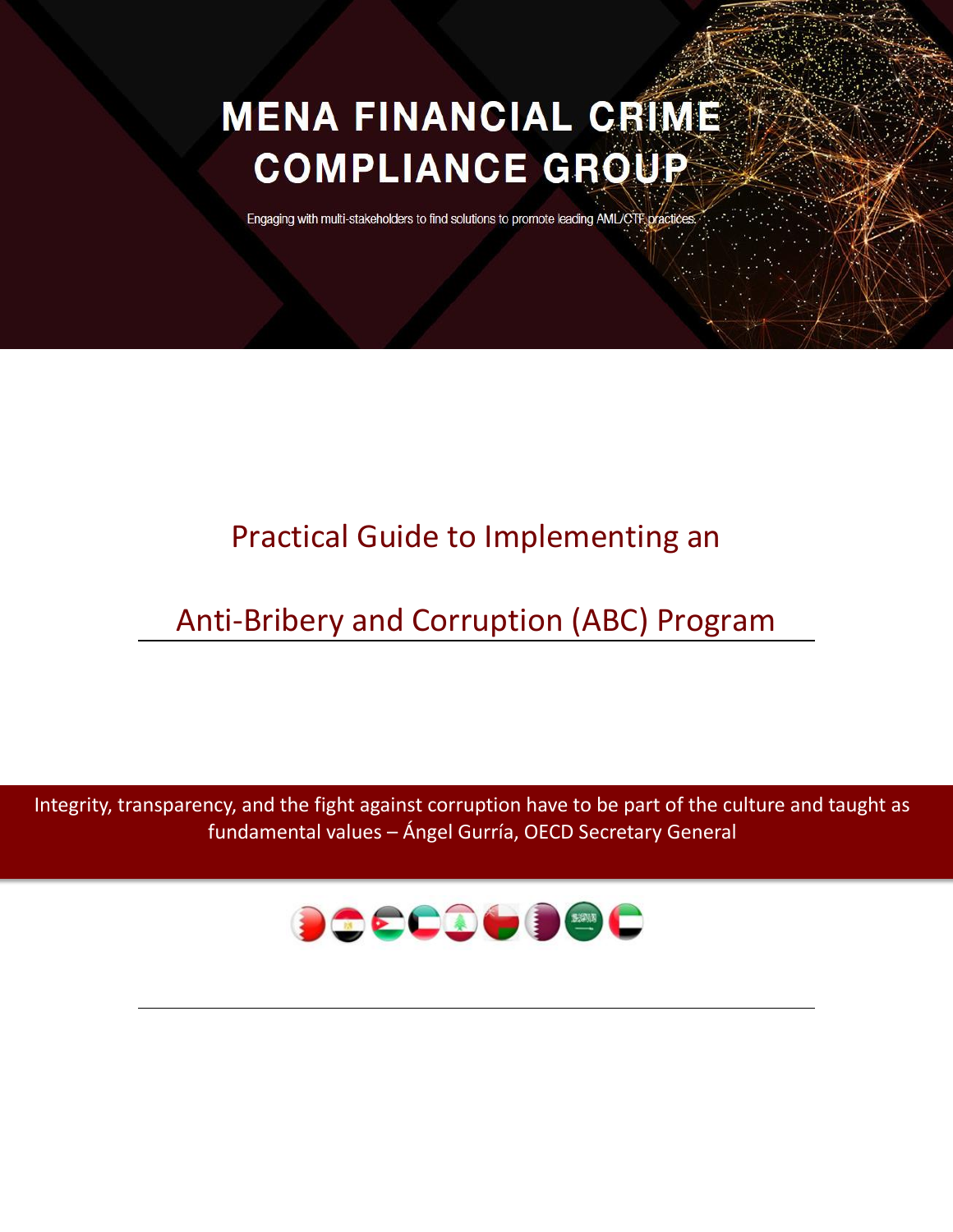

# **TABLE OF CONTENTS**

| 3.1  |  |  |  |  |
|------|--|--|--|--|
| 3.2  |  |  |  |  |
| 3.3  |  |  |  |  |
| 3.4  |  |  |  |  |
| 3.5  |  |  |  |  |
| 3.6  |  |  |  |  |
| 3.7  |  |  |  |  |
| 3.8  |  |  |  |  |
| 3.9  |  |  |  |  |
| 3.10 |  |  |  |  |
| 3.11 |  |  |  |  |
| 3.12 |  |  |  |  |
|      |  |  |  |  |
| 4.1  |  |  |  |  |
| 4.2  |  |  |  |  |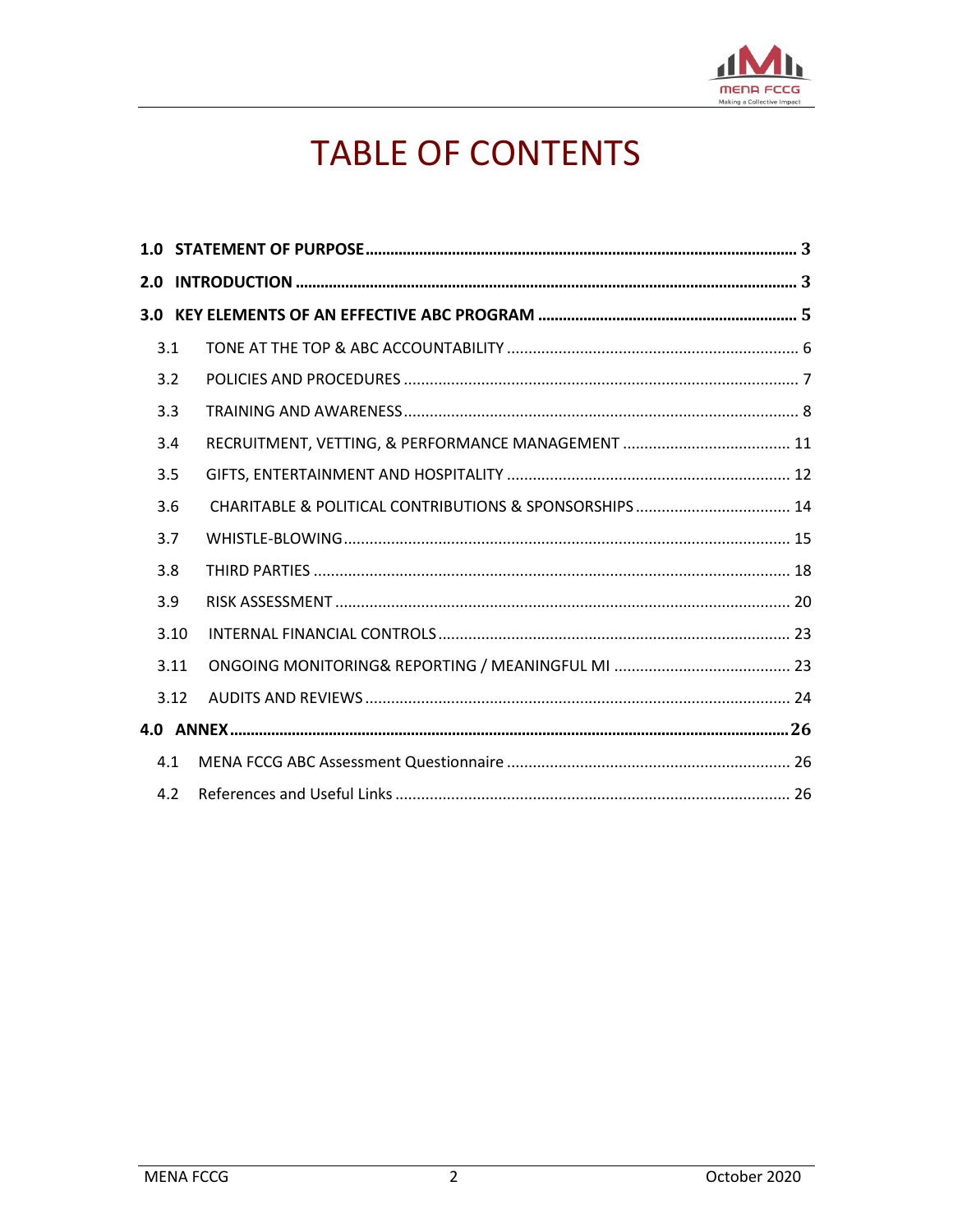

# <span id="page-2-0"></span>1.0 STATEMENT OF PURPOSE

*The purpose of this document is to provide an overview of the key elements of an effective Anti-Bribery and Anti-Corruption (ABC) Program based on leading practices, including those published by Transparency International and the OECD as well as the expertise of MENA FCCG's Technical Working Committee.* 

<span id="page-2-1"></span>*The Document, however, does not constitute legal advice and is not intended to be all encompassing.*

# 2.0 INTRODUCTION

The success of an organization is closely connected with the confidence and trust placed in it by its employees, customers, regulators, stockholders, and business partners as well with its reputation in general. Therefore, the need for a comprehensive ABC framework is of vital importance as it demonstrates the institution's commitment to ethical behavior and its recognition of its role in protecting the financial system against financial crime including bribery and corruption.

The issuance of the revised Wolfsberg Correspondent Banking Due Diligence Questionnaire (the revised CBDDQ) has placed even greater responsibilities on maintaining effective ABC Programs as the revised CBDDQ includes a comprehensive and dedicated section aiming to assess the correspondent institution's ABC Program.

The goals of an effective ABC program are fairly straightforward: to deter, detect, and prevent bribery and corrupt payments. This is done through a compliance structure that includes both people and processes. People focuses on the individuals tasked with developing, implementing, and monitoring the anti-corruption compliance program and aims to ensure clear accountability lines. Processes are the elements of the anti-corruption compliance program that include conducting anti-corruption risk assessments, the adoption of policies and enhanced financial controls, anti-corruption training, audits, and monitoring mechanisms, and continuous review and improvement among other elements.

#### **International Laws and Regulations**

Anti-Corruption laws and regulations differ country to another. Key international laws and instruments tackling anti corruption include the U.S. Foreign Corrupt Practice Act "FCPA", the UK Bribery Act, the OECD Convention on Combating Bribery of Foreign Public Officials, and the UN Convention Against Corruption. Anti corruption legislation and instruments also criminalize individuals who have taken action in furtherance of a payment. For example: anti-corruption laws could apply to anyone who approves the payment of a bribe, covers up the payment of a bribe, or knowingly cooperates in the payment of a bribe.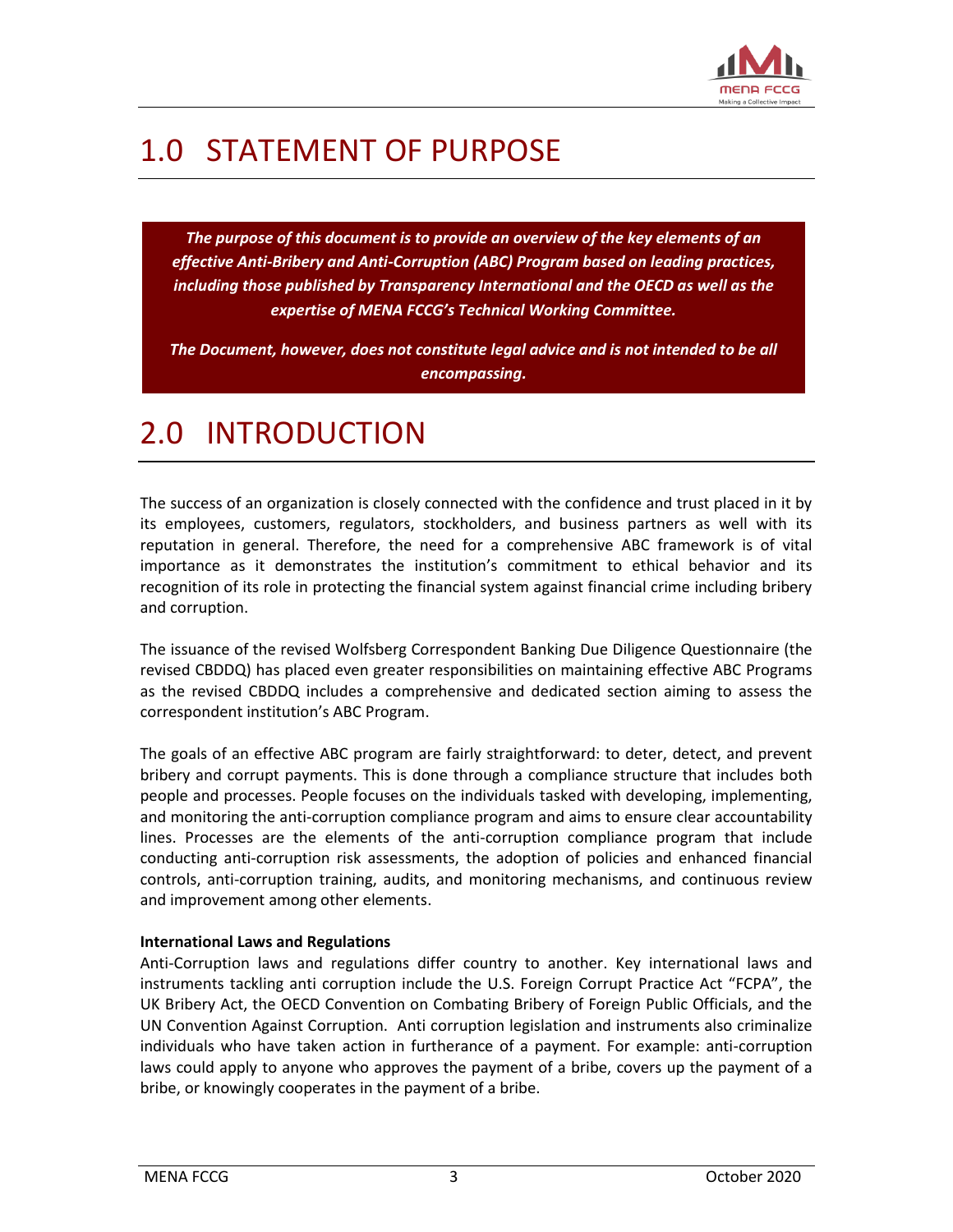

In addition, some Anti Corruption laws focus on paying bribes to Foreign Government Officials and not on commercial bribes. However, to properly protect its reputation, an organization should utterly prohibit all types of corruption whether paying / offering or receiving / soliciting any bribe whether to/from governmental or commercial party directly or indirectly to induce or reward the improper performance of an activity. Not all MENA region countries have special Anti Corruption laws and regulations. However, most have signed the United Nations Convention Against Corruption and have some anti bribery provisions in their Penal Codes.

#### **Key Definitions:**

#### **What is "Corruption"?**

Corruption is defined as the misuse of entrusted power for personal or private gain. While the primary focus of anti corruption is on bribery, other forms of corruption include, but not limited to, embezzlement, theft, fraud, extortion, conflict of interest and illegal charitable / political contributions.

#### **What is a "Bribery"?**

Put simply, bribery is defined as the promise, offer/acceptance directly or indirectly of anything of value to induce or reward the improper performance of an activity. The UN Convention Against Corruption defines Bribery as:

#### - **Bribery of National Public Officials**:

*(a) The promise, offering or giving, to a public official, directly or indirectly, of an undue advantage, for the official himself or herself or another person or entity, in order that the official act or refrain from acting in the exercise of his or her official duties;*

*(b) The solicitation or acceptance by a public official, directly or indirectly, of an undue advantage, for the official himself or herself or another person or entity, in order that the official act or refrain from acting in the exercise of his or her official duties.*

#### - **Bribery in the Private Sector:**

*(a) The promise, offering or giving, directly or indirectly, of an undue advantage to any person who directs or works, in any capacity, for a private sector entity, for the person himself or herself or for another person, in order that he or she, in breach of his or her duties, act or refrain from acting;*

*(b) The solicitation or acceptance, directly or indirectly, of an undue advantage by any person who directs or works, in any capacity, for a private sector entity, for the person himself or herself or for another person, in order that he or she, in breach of his or her duties, act or refrain from acting.*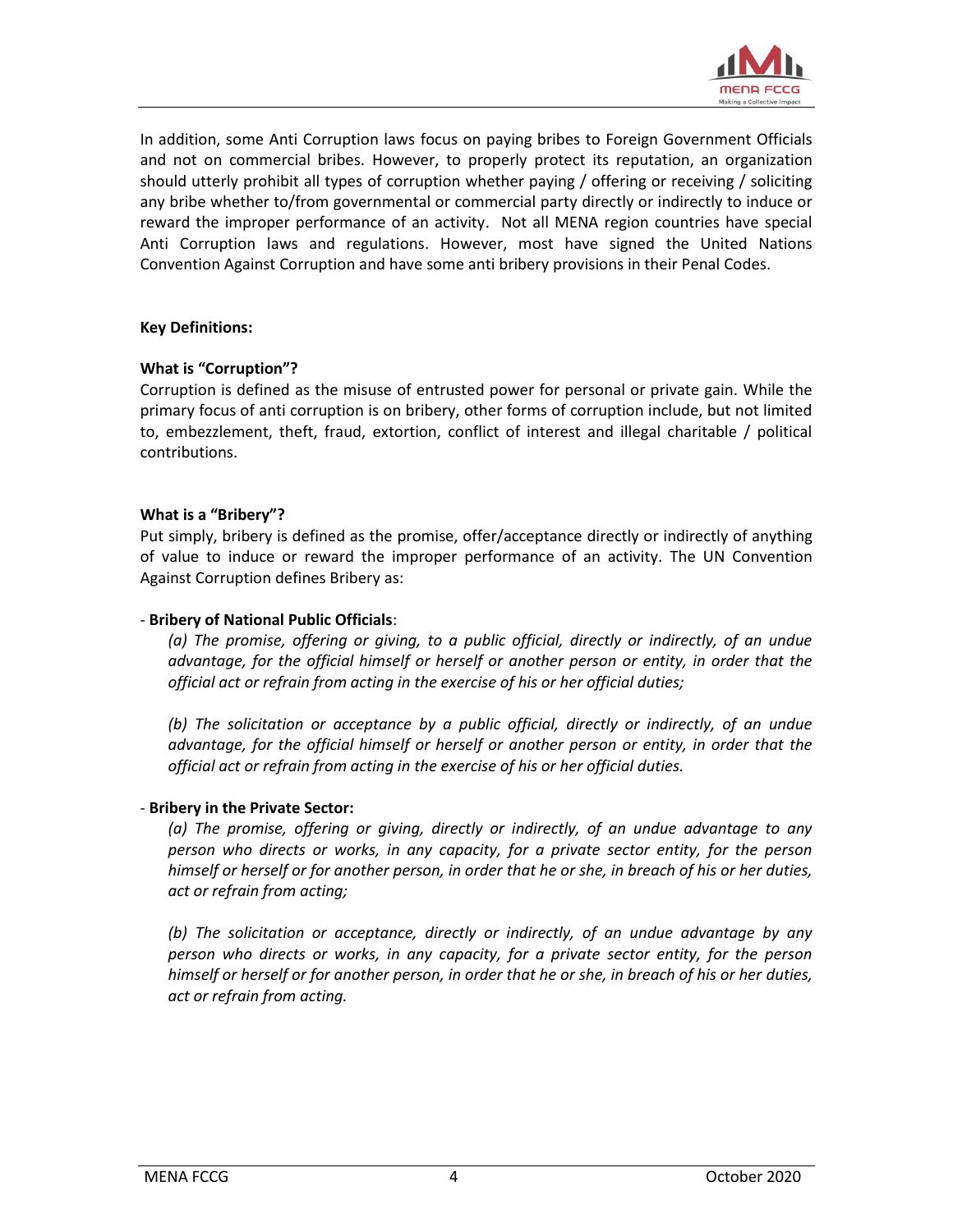

### <span id="page-4-0"></span>3.0 KEY ELEMENTS OF AN EFFECTIVE ABC PROGRAM

*Each organization needs to develop an ABC Program that can effectively mitigate the inherent bribery and corruption risks across its functions and reduce the residual risks to an acceptable level. A one-size-fits-all approach is also not the answer.* 

*The following represents the key elements of an effective ABC Program based on international leading practices.*

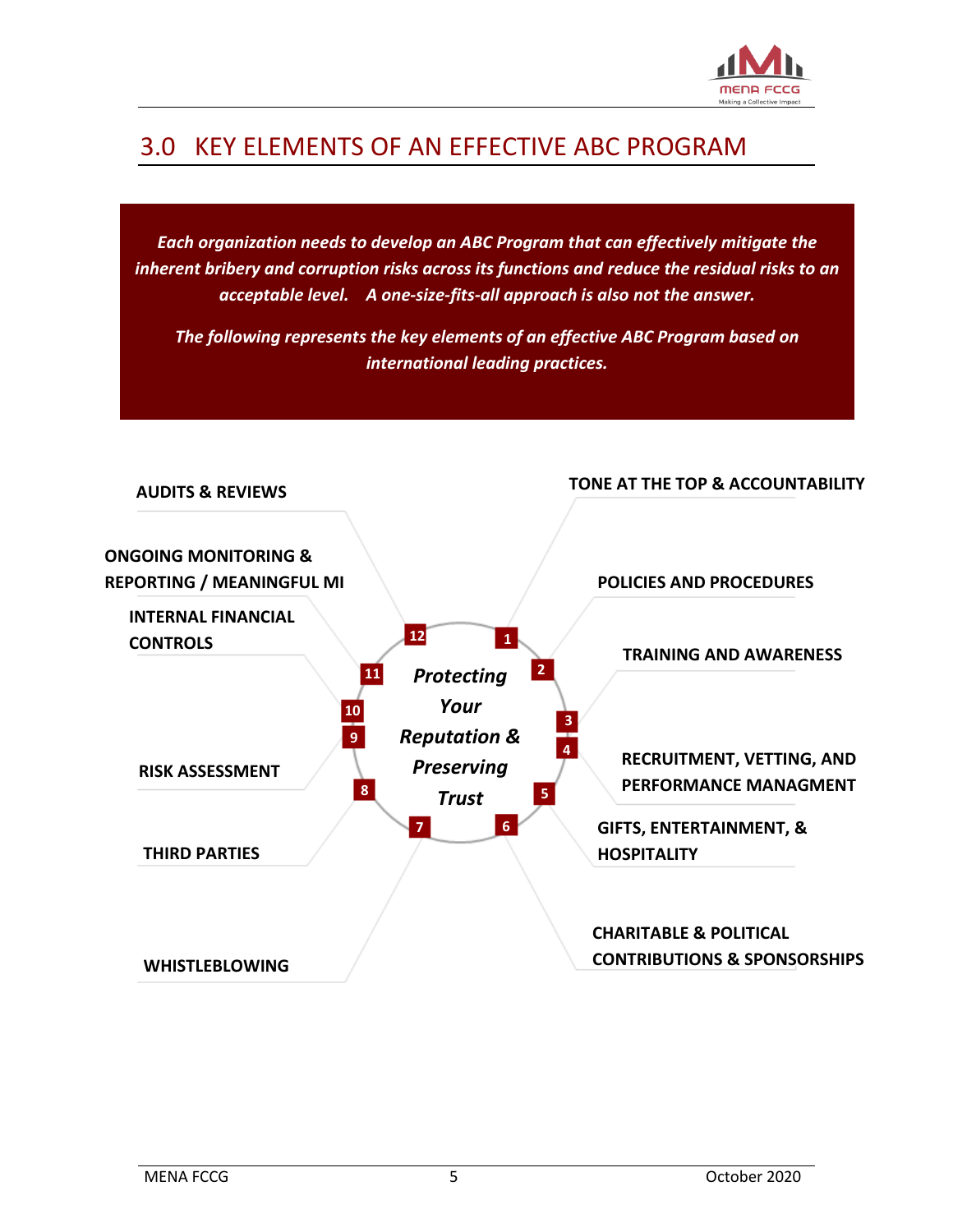

### <span id="page-5-0"></span>3.1 TONE AT THE TOP & ABC ACCOUNTABILITY

- A critical first element is the tone at the top and senior management commitment to ethical conduct and zero tolerance to bribery acts. This needs to flow top down across the organization and translate into actions that demonstrate management walks the talk.
- The Board of Directors should demonstrate visible and active commitment towards the implementation of the ABC program cascaded down to all employees. The ABC program, policies and procedures should be communicated clearly and effectively throughout the organization. The Board should provide ongoing oversight of the ABC Program including through review of related Management Information (MI).
- Responsibilities for implementing the ABC program should be clearly defined and job descriptions at all levels enhanced to include reference to ABC accountability. ABC activities can be delegated to an ABC Champion (e.g. within Compliance or Risk Management) or a Control Committee comprised of related control functions.

|  |                                                                      |  | A clearly defined governance structure should incorporate the following key |  |  |
|--|----------------------------------------------------------------------|--|-----------------------------------------------------------------------------|--|--|
|  | responsibilities to ensure the effective functioning of the Program: |  |                                                                             |  |  |

| Role                                        | <b>Responsibilities</b>                                                                                                                                                                                                                                                                                                                                                                                                                                                                                                                                                                                                                                                                                                                                    |
|---------------------------------------------|------------------------------------------------------------------------------------------------------------------------------------------------------------------------------------------------------------------------------------------------------------------------------------------------------------------------------------------------------------------------------------------------------------------------------------------------------------------------------------------------------------------------------------------------------------------------------------------------------------------------------------------------------------------------------------------------------------------------------------------------------------|
| Board of Directors<br>/ CEO                 | Foster an anti-bribery and corruption culture through<br>regular communication to Business Heads and Senior<br>Management.<br>Review and approve the ABC policy.<br>$ -$<br>Provide ongoing oversight of the ABC Program                                                                                                                                                                                                                                                                                                                                                                                                                                                                                                                                   |
| ABC Champion or<br><b>Control Committee</b> | Serve as the organization's center for competency for all<br>ABC matters.<br>Develop the ABC policies and procedures manual to be<br>cascaded down to all employees.<br>In coordination with Business Heads, conduct a risk<br>-<br>assessment exercise (gap analysis exercise) of the<br>concerned standard procedures, systems and controls<br>against the defined principles of the manual. Depending on<br>findings; categorization, define a mitigation/action plan<br>respectively.<br>Receive, analyze, and take appropriate actions with<br>-<br>regards to whistle-blowing reports (related to bribery<br>matters).<br>Submit regular reporting to the Control Heads with the risk<br>-<br>assessment report and mitigation/action plan proposed. |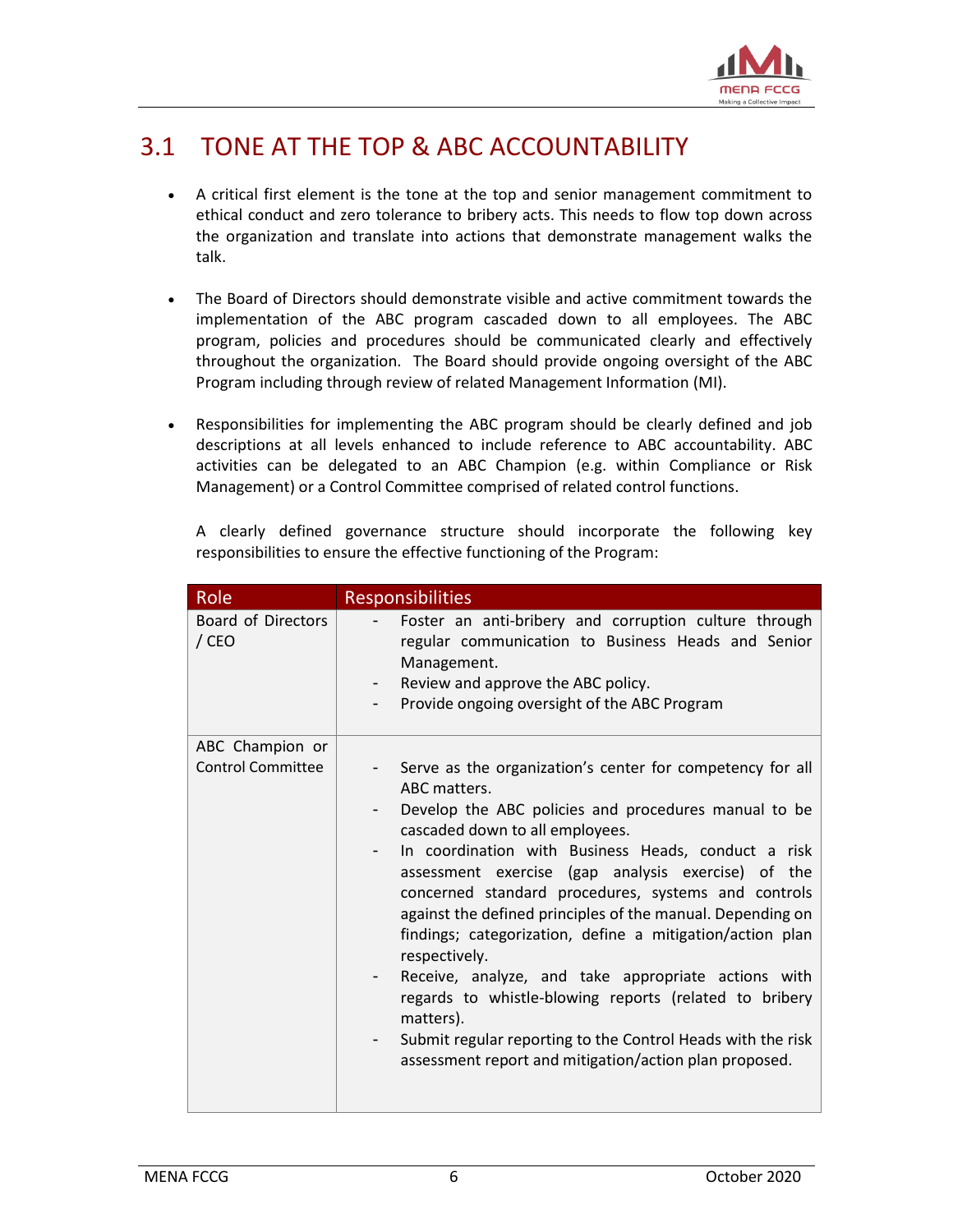

| <b>Business Heads</b> |                                                                                                                                                                                                                                                                                                                                                                                                                                                                                        |
|-----------------------|----------------------------------------------------------------------------------------------------------------------------------------------------------------------------------------------------------------------------------------------------------------------------------------------------------------------------------------------------------------------------------------------------------------------------------------------------------------------------------------|
|                       | Model the way and ensure that respective Business lines<br>conduct their activities with integrity; promote ABC culture<br>to direct employees to act with integrity and in compliance<br>with ABC principles.<br>Understand bribery and corruption risks faced by the<br>respective Business line, the materiality of the risks, and<br>the extent to which existing ABC systems and controls are<br>adequate and effective.<br>Stay fully abreast of bribery and corruption matters. |
| <b>Bank Employees</b> | Comply with Bank policies and procedures, as well as the<br>Code of Conduct and report any misconduct or policy<br>violations or breaches.                                                                                                                                                                                                                                                                                                                                             |

### <span id="page-6-0"></span>3.2 POLICIES AND PROCEDURES

Policies and procedures establish an overall tone for an organization and impact the day-to-day operations. Adopting a code of conduct, formalizing policies and procedures, widely disseminating these policies, conducting awareness training, and establishing the overall internal control systems and the controls focused on bribery and corruption are key elements to successful tone setting.

The sections below cover a number of the key anti-corruption policies in greater detail.

### - *Code of Conduct*

The Code of Conduct is a critical document that sets the organizational values and provides the compass that guides employees in their daily actions including as it relates to compliance with regulatory requirements and exercising ethical judgments. The Code of Conduct is typically approved by the board of directors and reviewed on an annual basis. The code of conduct should be incorporated into new-hire orientation (that is, all new employees must read and sign the code as part of their condition of employment) and periodically reaffirmed by all employees.

### - *Anti-Bribery and Corruption Policy*

The policy should be a clear and unambiguous statement of the company's position that both governmental and commercial bribery on any scale or level are not tolerated. It also should discuss the organization's commitment to accuracy in reporting and recording transactions and having internal controls to ensure proper control, accountability, and safeguarding of assets.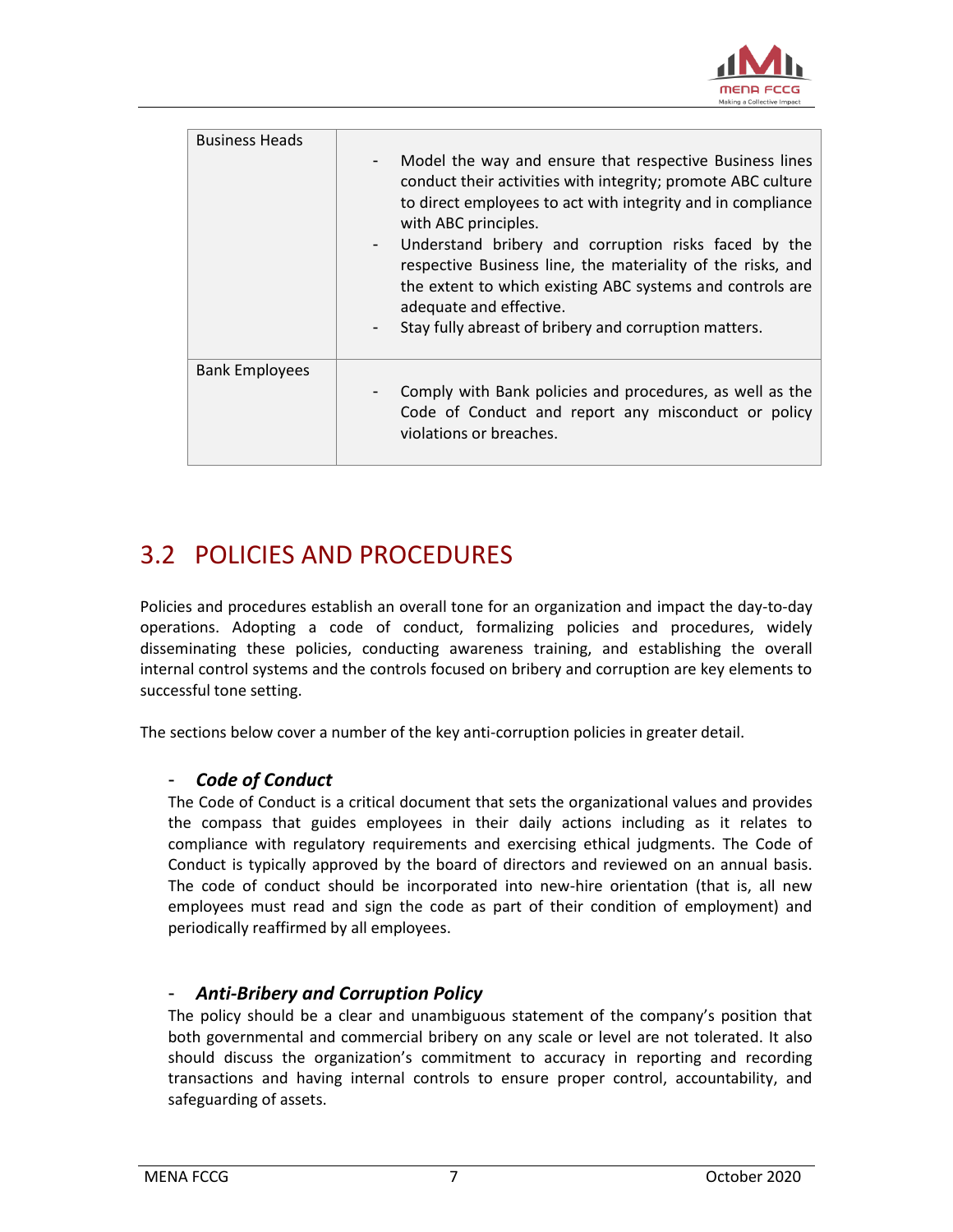

- The anti-corruption policy should be approved by the Board of Directors, made available to all employees, posted on the organization's internal web site with other compliancerelated policies, and be the central focus of anti corruption compliance training (discussed in greater detail later in this document).
- Organizations may choose to address corruption issues in more detail in a series of policies or have one overriding company anti-corruption policy. The policy should also provide operational guidance on prohibited activity and certain high-risk areas, including:
	- *Bribery of government officials.*
	- *Commercial bribery and other corrupt activities undertaken for financial gain*
	- *Misreporting and concealment in the accounting records of bribery and other improper acts.*
	- *Use of third-party agents, consultants, and other intermediaries in potential bribe schemes.*
	- *Travel, entertaining, and gift giving to customers.*
	- *Charitable giving and community payments.*
	- *Controls around cash, petty cash, and certain vendor disbursements.*
	- *Other high-risk transactions.*
	- *Other areas of high risk such as customs and offset commitments.*
- The policy should encourage employees to report violations or seek guidance as well as offer examples of "red flags" for employees to recognize or avoid problem situations. References to the anti-corruption policy should be included in the Code of Conduct which all employees are required to acknowledge. The Code of Conduct should contain a short and simple statement of the requirements and of employees' duty to comply. Compliance with the anti-corruption policy should have a prominent place in the overall corporate compliance program.

#### - *Whistleblowing Policy*

Whistleblowing is the term used when a person passes on information concerning wrongdoing. Whistleblowing allows the detection of corruption or other matters of concern that might otherwise remain hidden. The organization may choose to embed the whistleblowing policy within its Code of Conduct or develop as a stand-alone Policy. Whistleblowing is addressed in detail under a dedicated section (reference 3.7)

### <span id="page-7-0"></span>3.3 TRAINING AND AWARENESS

Anti-corruption legislation is complex, and employees need an appropriately qualified resource to turn to for support and guidance. The Code of Conduct, Anti-Corruption Policy, and other policies must be disseminated widely within an organization. Formal and informal communications, along with training, reinforce management's message.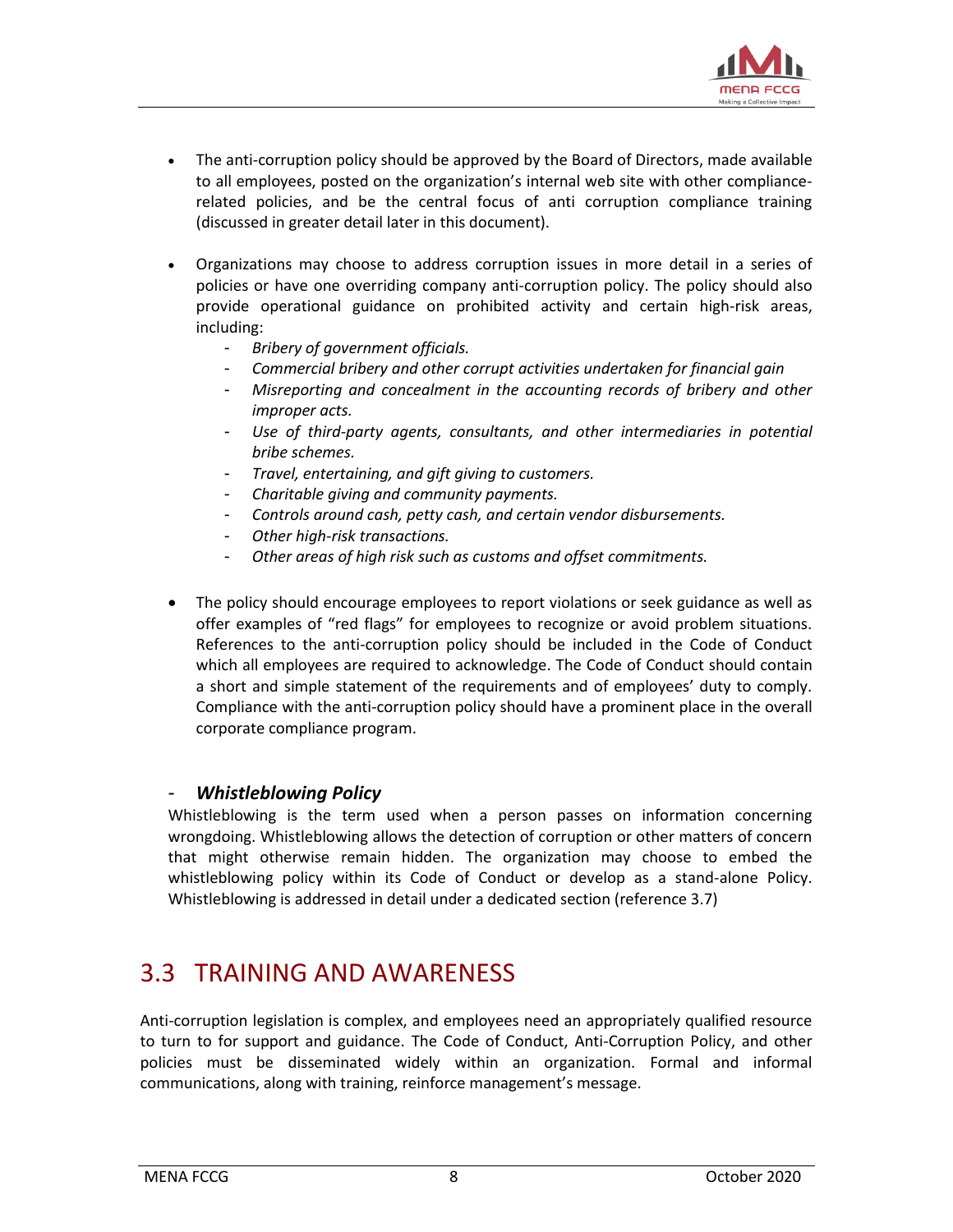

A lack of reinforcement of an organization's policies, procedures, reporting protocols, and corruption risks exposes an organization to employees, vendors, customers, and other stakeholders not knowing what is considered acceptable behavior or how to effectively report suspected improper activities.

|                                                          | Key Factors for an effective ABC Training                                                                                                                                                                                                                                                                                                                                                                                                                                                                                                                                                                                                                                                                                                                                                                                                                                                                                                                                                                                                                                                                                                                                                                                                                                                                                      |
|----------------------------------------------------------|--------------------------------------------------------------------------------------------------------------------------------------------------------------------------------------------------------------------------------------------------------------------------------------------------------------------------------------------------------------------------------------------------------------------------------------------------------------------------------------------------------------------------------------------------------------------------------------------------------------------------------------------------------------------------------------------------------------------------------------------------------------------------------------------------------------------------------------------------------------------------------------------------------------------------------------------------------------------------------------------------------------------------------------------------------------------------------------------------------------------------------------------------------------------------------------------------------------------------------------------------------------------------------------------------------------------------------|
| <b>WHAT SHOULD BE</b><br><b>COVERED?</b>                 | The training should clearly articulate the organization's zero<br>tolerance to bribery and corruption and explain the key polices and<br>procedures applied and enforce employee's duty to report any<br>questionable conduct.<br>The following are considered critical<br>components of<br>an<br>organization's ABC training:<br>Overview of the company's code of conduct and anti-<br>$\bullet$<br>corruption policy<br>Overview of the relevant laws as well as international<br>$\bullet$<br>treaties such as the UN Convention Against Corruption.<br>Explanation of the importance of ABC and potential<br>implications, both for the organization as a whole and for<br>individuals<br>Protocol and channels for reporting potential incidents,<br>$\bullet$<br>questions, and concerns<br>Contact information for the ABC Champion, the Control<br>$\bullet$<br>Committee, or responsible party<br>Policies and procedures around gifts and entertainment,<br>$\bullet$<br>and rules around charitable contributions, donations, and<br>sponsorships<br>Real-life examples relative to the organization's business<br>$\bullet$<br>and practical instruction on how to handle those issues<br>Real-life examples of ethical dilemmas relative to the<br>$\bullet$<br>organization and how to make the right judgement |
| <b>WHO SHOULD</b><br><b>TAKE THE</b><br><b>TRAINING?</b> | The training should be extended to all employees including<br>trainees and temporary workers. No one should be<br>excluded from the scope of training including upper<br>management and Board members<br>Organizations should consider providing enhanced ABC<br>training to targeted departments based on areas of<br>responsibility (e.g. Finance, Accounting, Procurement)<br>For example, employees in Finance or Accounting<br>responsible for reviewing expense reports of<br>employees who travel internationally should be<br>trained to identify potential corruption red flags as                                                                                                                                                                                                                                                                                                                                                                                                                                                                                                                                                                                                                                                                                                                                    |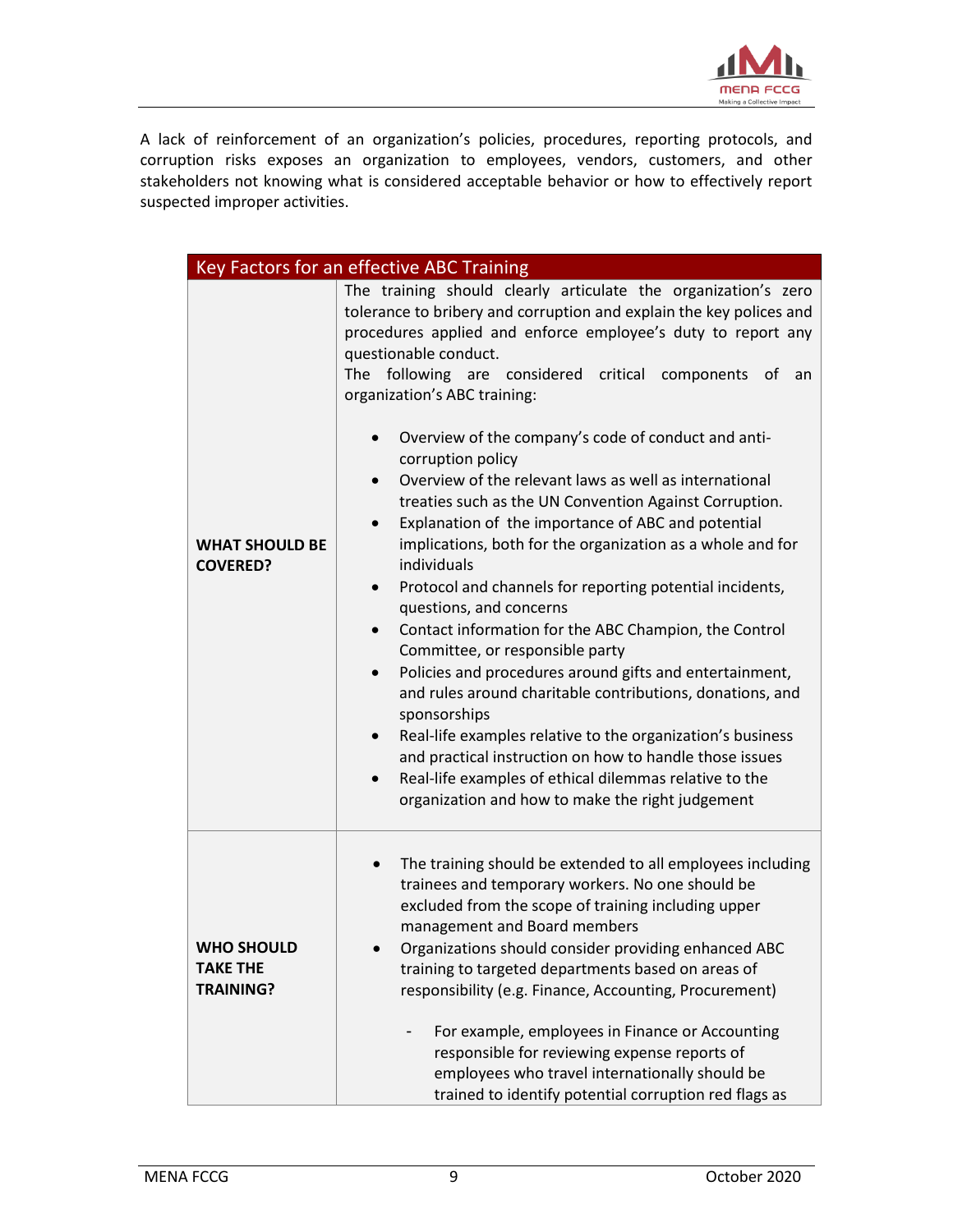

|                                                            | well as to enforce adherence with anti-corruption<br>policies and procedures. Finance and Accounting<br>employees should be trained to verify that name,<br>business affiliation, and business purpose are<br>documented for any individual to whom gifts, meals,<br>or entertainment is provided.                                                                                                                                                                                                                                                                                                                                                                                                                                             |
|------------------------------------------------------------|------------------------------------------------------------------------------------------------------------------------------------------------------------------------------------------------------------------------------------------------------------------------------------------------------------------------------------------------------------------------------------------------------------------------------------------------------------------------------------------------------------------------------------------------------------------------------------------------------------------------------------------------------------------------------------------------------------------------------------------------|
|                                                            | There is no one size fits all answer in this area, however, below<br>are some areas to consider:                                                                                                                                                                                                                                                                                                                                                                                                                                                                                                                                                                                                                                               |
| <b>WHAT IS THE</b><br><b>APPROPRIATE</b><br><b>FORMAT?</b> | Training is often most effective when it is conducted in-<br>person. However, for large organizations online training is<br>more suitable with targeted face to face training provided<br>to staff in higher risk positions such a Procurement<br>Typically, training is given by individuals from Risk, Legal<br>and Compliance departments, such as the Anti-Corruption<br>Champion if appointed.<br>Also, for organizations with employees or business units<br>around the world, training should be conducted in multiple<br>languages, and anti-corruption policies should be made<br>available in local languages accordingly                                                                                                            |
| <b>WHAT ABOUT</b><br><b>THIRD PARTIES?</b>                 | Third parties refer to any person or entity acting on behalf<br>of your organization (i.e. representatives, consultants,<br>brokers, contractors, suppliers, joint ventures, affiliates, or<br>any other intermediary or agent of your organization).<br>Organizations should consider training third parties on<br>their bribery and corruption policy. Third parties that<br>interact with governmental organizations (e.g. for the<br>purpose of obtaining permits or approvals for your<br>organization) should receive such training.<br>The content of the training should be similar to that<br>$\bullet$<br>provided to employees, or can be similar to a targeted<br>training offered to business development or sales<br>executives. |
| <b>CRITICAL</b><br><b>FACTORS</b>                          | Training should be provided to all new hires as well as<br>existing staff on a regular basis; providing a refresher ABC<br>training on regular basis is a key enforcement tool!<br>Its important for the organization to maintain full records<br>of training provided in order to demonstrate full<br>compliance to regulators                                                                                                                                                                                                                                                                                                                                                                                                                |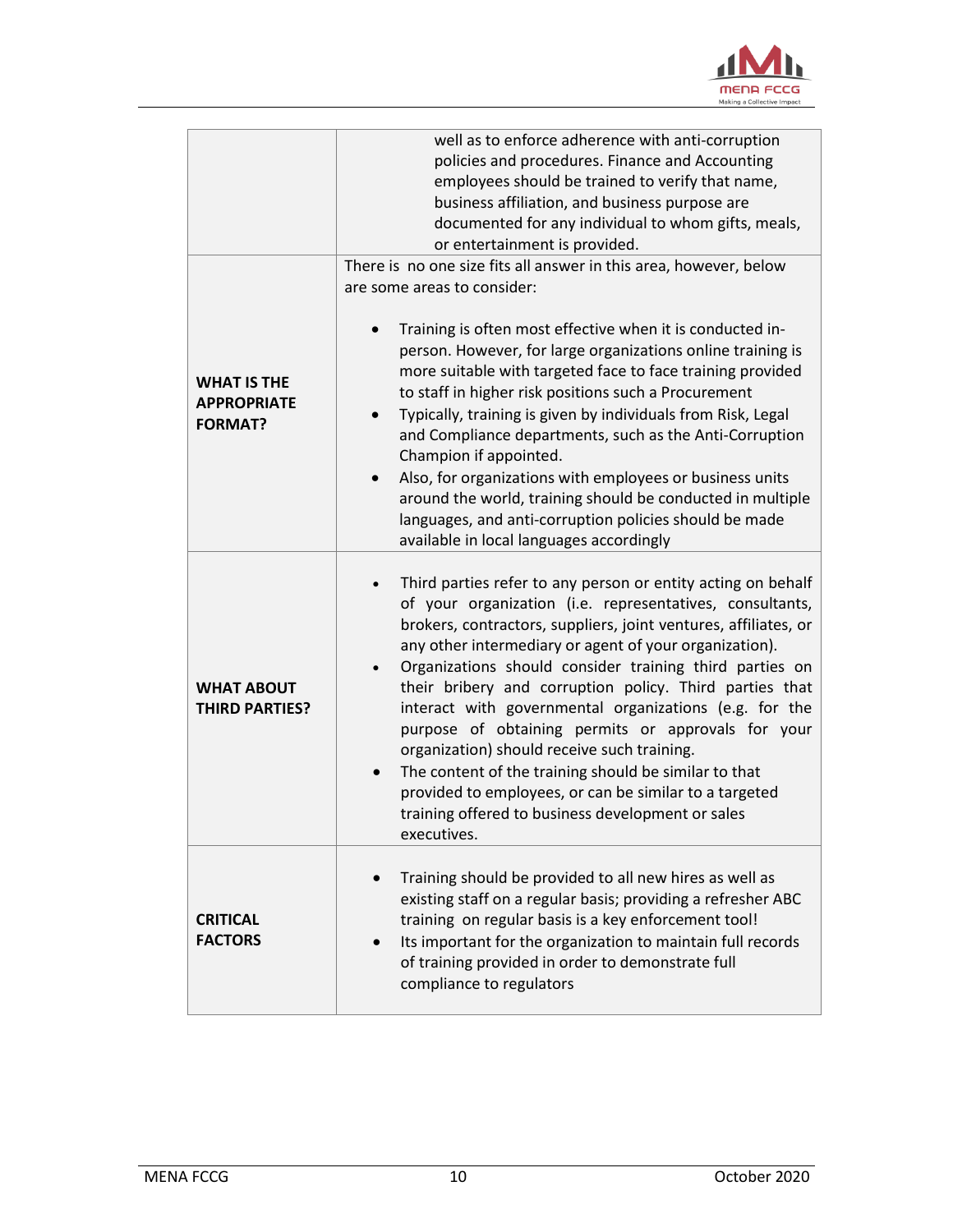

### <span id="page-10-0"></span>3.4 RECRUITMENT, VETTING, & PERFORMANCE MANAGEMENT

- Human resources can support the Board and senior management in embedding a culture of integrity across the organization. In essence, procedures on recruitment, performance evaluation, remuneration, & promotion should reflect commitment against corrupt practices which is a key enforcement tool.
- The organization should ensure its recruitment process is merit-based and fair. If the local environment is prone to corruption, it may be important to demonstrate publically that recruitment is systematic and untainted by bribery, conflicts of interest, favoritism or nepotism. Detailed operating procedures on recruitment which are followed in all situations with no exceptions allowed is a key compliance tool.
- The organization should conduct appropriate due diligence on potential employees on a risk-based approach, taking into account the corruption risk (including but not limited to, previous employment checks, credit checks and basic criminal records checks).
- The organization should focus on hiring people who align with its purpose and values as it strives to foster the appropriate organizational culture, recognizing that recruiting is a critical element to creating the right culture. This may involve changes to the interview process, such as equipping interviewing staff with tools to assess candidates' behavioral competencies and sense of ethics.

| The organization should ensure compliance with the employee Code of Conduct, and      |
|---------------------------------------------------------------------------------------|
| ideally to the anti-bribery program, are key terms under employment contracts (please |
| refer to example below).                                                              |

| LAUTINIC<br><u>Employment contract riovisions</u>              |                                                                                                                                                                                                                                                                                                 |  |
|----------------------------------------------------------------|-------------------------------------------------------------------------------------------------------------------------------------------------------------------------------------------------------------------------------------------------------------------------------------------------|--|
| <b>OBSERVANCE OF</b><br><b>ORGANIZATIONAL</b><br><b>VALUES</b> | Observance of the organization's values with specific focus on<br>requiring integrity and honesty from the employee when s/he is<br>acting on the organization's behalf and engaging with the<br>organization's third parties including customers, subcontractors,<br>and other intermediaries. |  |
| <b>CODE OF CONDUCT</b>                                         | Adherence to the Code of Conduct and specifically to the<br>organization's anti bribery program as a condition of employment.                                                                                                                                                                   |  |
| <b>ANNUAL ATTESTATION</b>                                      | Directors and employees are required to attest when they first join<br>the organization and then annually, that they have read,<br>understood and will observe the requirements of the Code of<br>Conduct or business conduct guidelines and in particular, the anti<br>bribery policy.         |  |
| <b>REMUNERATION</b>                                            | Provision that remuneration shall take into consideration the<br>"how" of achieving objectives ensuring business is conducted only<br>the right way and through ethical means.                                                                                                                  |  |
| <b>REPORTING BREACHES</b>                                      | A clause requiring the employee to report bribes, suspicion of<br>bribery or other breaches of the ABC Program through the<br>channels set by the organization. This would also entail<br>specification of the procedures and channels that the employee                                        |  |

### *Example - Employment Contract Provisions*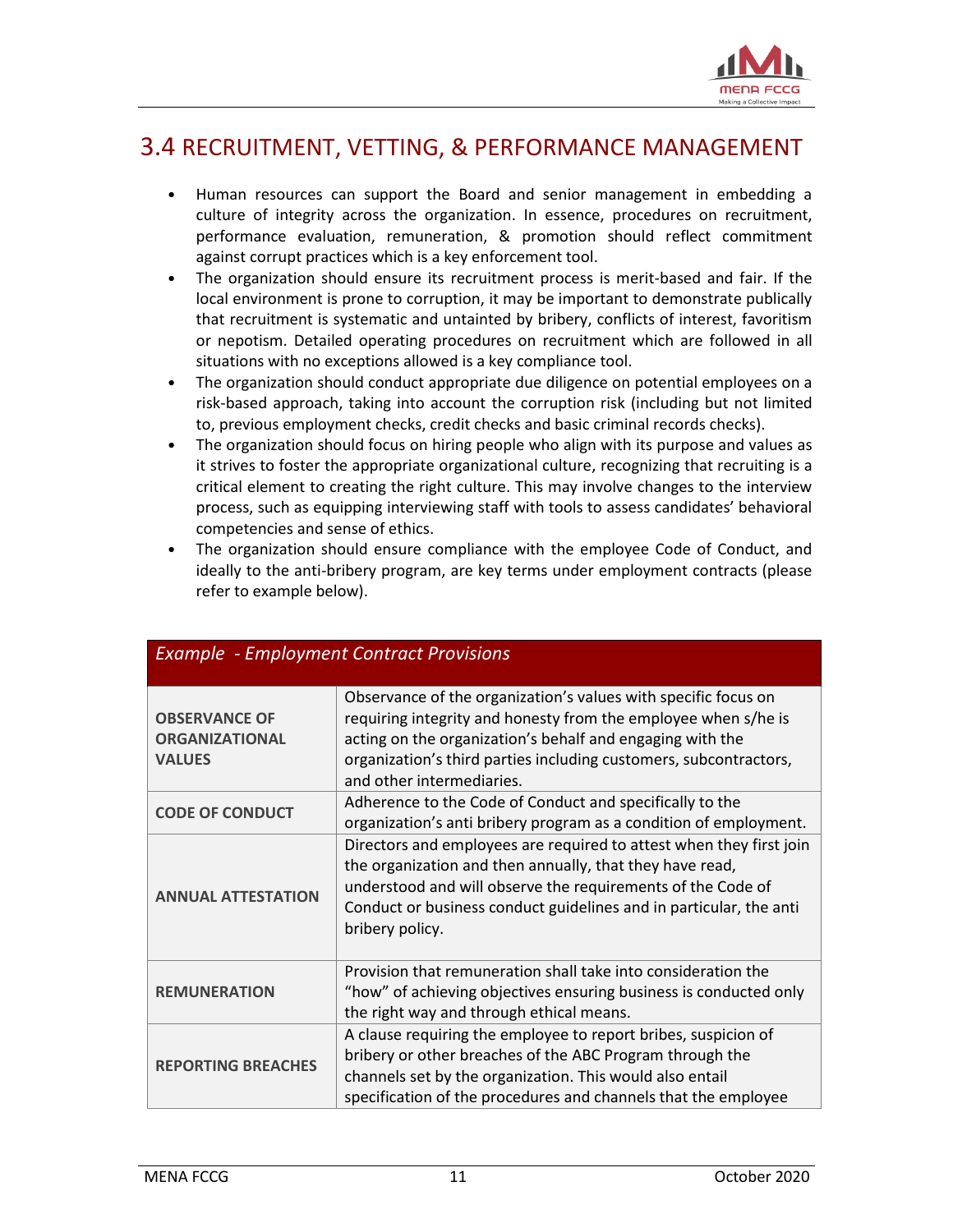

|                                          | should use for raising concerns or seeking advice. The organization<br>should commit that it will protect the identity and confidentiality<br>of the employee.                                                               |
|------------------------------------------|------------------------------------------------------------------------------------------------------------------------------------------------------------------------------------------------------------------------------|
| <b>DISCIPLINARY</b><br><b>PROCEDURES</b> | Provision that any breach of the anti-bribery program will be dealt<br>with under the review and disciplinary procedure. Gross<br>misconduct may lead to summary dismissal with termination of<br>the employee's employment. |

- The organization should have a clear sanctions mechanism for anti-corruption failures including termination of employment.
- Organizations are encouraged to review their remuneration schemes to integrate cultural and behavioral metrics into performance scorecards. For example, the organization may consider balanced scorecards for employee performance management that evaluate both the "what" and the "how."
- When appraising integrity performance, the organization may consider:
	- *Evidence of positive attitude, commitment and knowledge*
	- *How the employee demonstrates his/her knowledge of the code of conduct, how s/he has attended and performed in training, his/her knowledge of the employee handbook and evidence that the employee has acted with integrity in all aspects of work.*
	- *How the employee has dealt with bribery incidents, if any.*
	- *Whether the employee has shown evidence or interest in continuous improvement in all areas including that of the anti-bribery program. This would be important for functions at high risk of bribery such as procurement, contracting and marketing.*

### <span id="page-11-0"></span>3.5 GIFTS, ENTERTAINMENT AND HOSPITALITY

- Gifts, hospitality and expenses are vulnerable to being used for bribery. They can be used as bribes on their own but they also pave the way for bribery by entrapping a person. They can also be used build or maintain relationships during a bribery scheme.
	- $\checkmark$  The organization's gift and hospitality policies and procedures must be proportionate to the bribery risks the organization faces and to the nature, scale and complexity of its activities. They must also be clear, practical, accessible, effectively implemented and enforced.
	- $\checkmark$  The policies and procedures should set out when and how a gift or hospitality may be offered or accepted. This may involve setting financial limits.
	- $\checkmark$  The organization should consider how gifts and hospitality details should be recorded centrally. Some organizations may prefer to allow open access to the register and require employees to populate it directly while other businesses may prefer a notification system which allows more control over the register.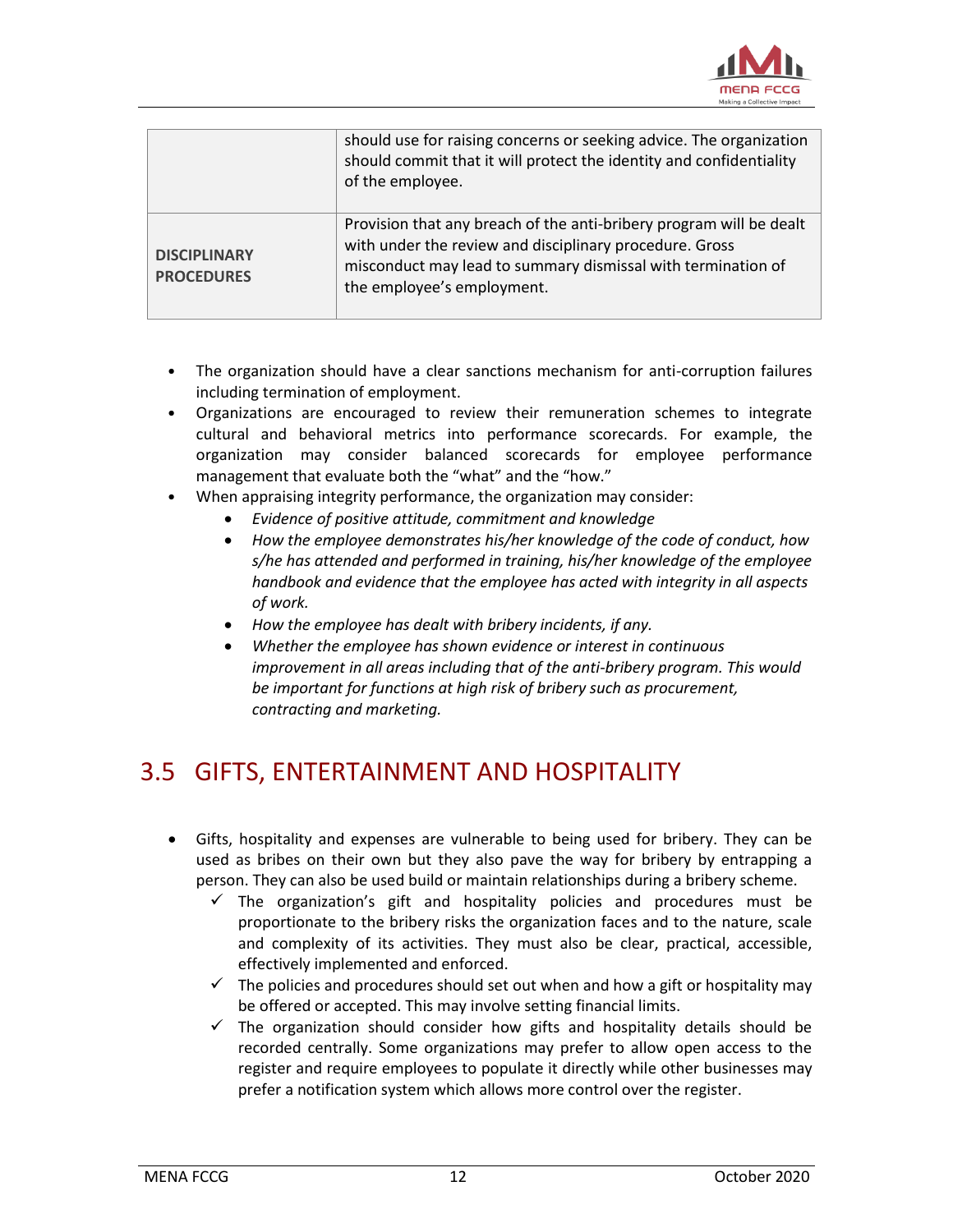

- $\checkmark$  The organization should also consider setting out guidance on how staff can refuse gifts or hospitality.
- $\checkmark$  Setting the policy is one thing, however it is equally important to ensure the policy is appropriately communicated, monitored, and enforced. Refer to table below.

| <b>Gifts and Hospitality</b><br>Roles and Responsibilities - Appropriate Enforcement |                                                                                                                                                                                                                                                                                                                                      |  |  |  |
|--------------------------------------------------------------------------------------|--------------------------------------------------------------------------------------------------------------------------------------------------------------------------------------------------------------------------------------------------------------------------------------------------------------------------------------|--|--|--|
| <b>ABC Champion</b><br>/Control Committee<br>and Business Heads                      | Develop a process to identify unusual or unauthorized gifts and<br>$\overline{\phantom{a}}$<br>business entertainment and deviations from the relevant<br>approval limits.<br>Ensure staff are trained on the policies to an extent appropriate<br>$\overline{\phantom{a}}$<br>to their role in terms of both content and frequency. |  |  |  |
| Senior Management                                                                    | Foster a culture that promotes an ethical environment and<br>-<br>requires employees to adhere to high standards of integrity.<br>Lead by example in adhering to standards set for giving and<br>$\overline{\phantom{a}}$<br>receiving hospitality/gifts and entertainment.                                                          |  |  |  |

 Organizations deploy different approaches to gifts and hospitality. By way of example, one organization may utterly prohibit gifts while another may set a threshold provided there is proper record keeping, approvals, and justification. Regardless of approach, the following principles as outlined by *Transparency International* are critical to determine if gifts, hospitality or expenses are appropriate. These principles may form a useful resource for organizations as part of their employee training initiatives.

| Gifts and Hospitality - Appropriateness Test                   |                                                                                                                                                                           |  |  |  |
|----------------------------------------------------------------|---------------------------------------------------------------------------------------------------------------------------------------------------------------------------|--|--|--|
| <b>BONA FIDE</b>                                               | Made for the right reason: if a gift or hospitality, it should be given<br>clearly as an act of appreciation, if travel expenses then for a bona fide<br>business purpose |  |  |  |
| <b>NO OBLIGATION</b>                                           | The activity will not create any obligation or expectation on the recipient                                                                                               |  |  |  |
| <b>NO UNDUE</b><br><b>INFLUENCE</b>                            | The expenditure will not be seen as intended for, or capable of,<br>achieving undue influence in relation to a business transaction or public<br>policy engagement        |  |  |  |
| <b>MADE OPENLY</b>                                             | It will not be performed in secret and be undocumented $-$ if it is, then<br>the purpose becomes questionable                                                             |  |  |  |
| <b>LEGALITY</b>                                                | It is compliant with relevant laws                                                                                                                                        |  |  |  |
| <b>ACCORDS WITH</b><br><b>STAKEHOLDER</b><br><b>PERCEPTION</b> | The activity would not be viewed unfavorably by stakeholders were it<br>made known to them                                                                                |  |  |  |
| <b>PROPORTIONATE</b>                                           | The value and nature of the expenditure is not disproportionate to the<br>occasion                                                                                        |  |  |  |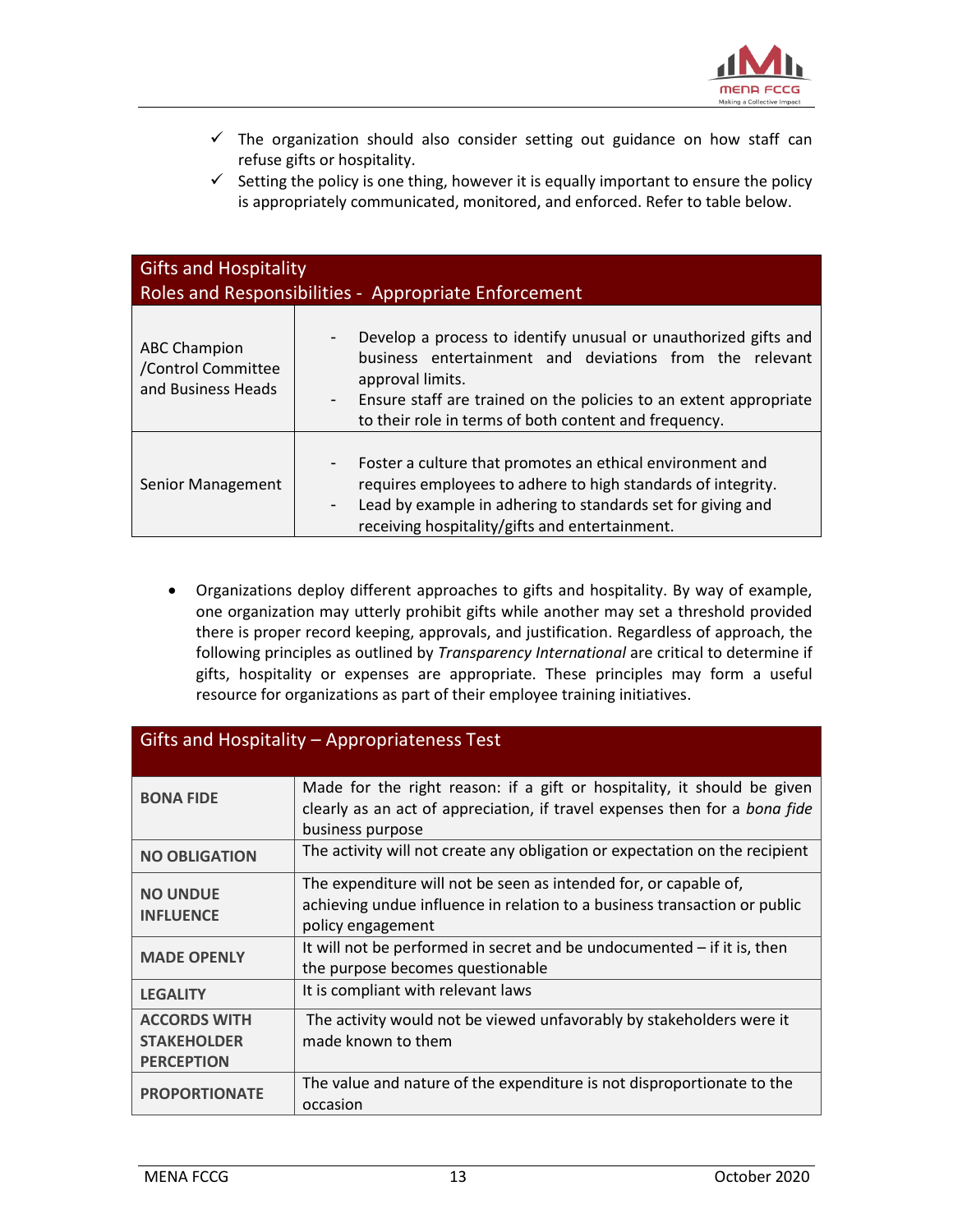

| <b>CONFORMS TO THE</b>   | The gift, hospitality or reimbursement of expenses will meet the rules or |
|--------------------------|---------------------------------------------------------------------------|
| <b>RECIPIENT'S RULES</b> | code of conduct of the recipient's organization                           |
|                          | The giving or receiving of gifts and hospitality is not overly frequent   |
| <b>INFREQUENT</b>        | between the giver and the recipient                                       |

## <span id="page-13-0"></span>3.6 CHARITABLE & POLITICAL CONTRIBUTIONS & **SPONSORSHIPS**

- The ABC program should develop a policy, controls and procedures to supervise political and charitable donations. Such policies and procedures should provide for the following at the minimum:
	- Under all circumstances, comply with applicable regulatory requirements
	- Require that political and charitable donations are never made in cash and should always be registered in the organization's books and records.
	- Provide for public disclosure of political and charitable donations, such as on the organization's website or in its annual report.
	- All charitable and political contributions on behalf of the organization should be subject to appropriate due diligence
	- Require prior approval of Senior Management or designated committee for any political or charitable donation.
	- Require additional scrutiny to contributions to political or charitable organizations in which prominent political figures, or their close relatives, friends and business partners are involved.
- Accurate books and records to contributions should be maintained as well as the relevant pre-approval which are in line with internal policies. Generally, the below information is required while recording contributions:
	- Confirmation of the necessary approvals;
	- Full name, of the beneficiary;
	- Registered address of the beneficiary (i.e. city and country);
	- Major connected parties;
	- Principal place of operations of the beneficiary;
	- beneficiary registration number;
	- Settlement account;
	- Amount of contribution;
	- Description of contributions; and
	- Business rationale.
- The organization should also maintain full records on the due diligence conducted on the beneficiary including named screening and negative media search results. The scope of due diligence would also include natural persons owning / controlling the beneficiary (where the beneficiary in an entity), e.g. members of the management body, authorized signatories, and owners.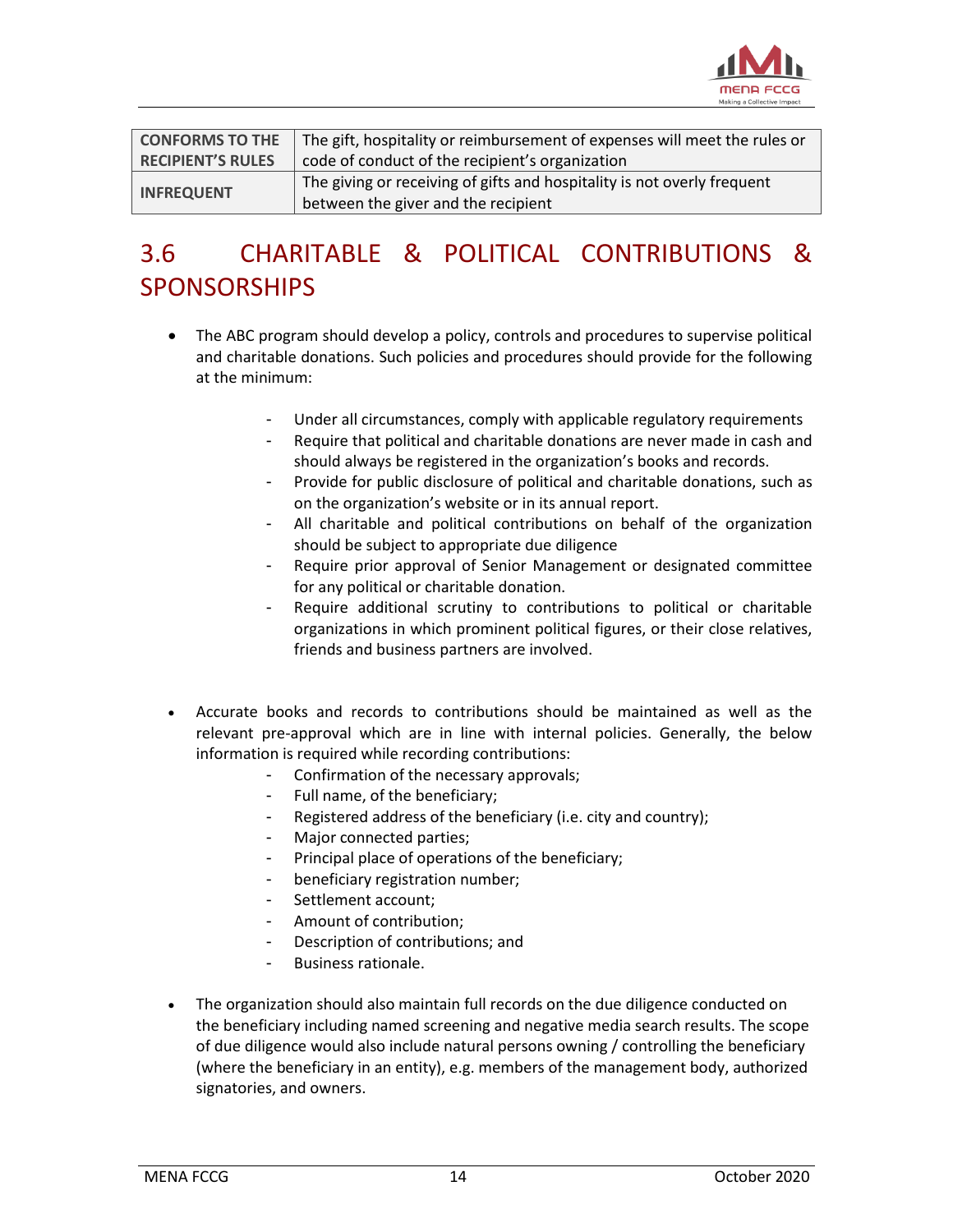

#### Ethical Considerations

*According to the Organization of Economic Cooperation and Development (OECD), the following considerations may help organizations draw the line between legitimate political and charitable contributions and corruption. Again, this may be used as a resource for training respective staff.* 

- *1. Your organization should consider the reason for the donation and the expected effect. Is the donation a simple expression of financial support? Or is the contribution intended to influence or could reasonably be perceived to influence the recipient's objectivity or independence in making a decision to favor your company? Could this donation influence or reasonably be perceived to influence the outcome of business transactions or result in an improper advantage?*
- *2. Your organization should question the timing of the donation. A donation may be inappropriate when political decisions concerning your organization are being made by relevant public actors. Is the donation connected with a potential business transaction?*
- *3. Your organization should question whether the donation is appropriate given the capacity of the actual recipient in the political or charitable organization, especially when it involves public officials. In this respect the organization can also refer to its conflict of interest policy.*
- *4. Your organization should examine the value and the frequency of the donation and comply with the allowable limit under related legislation (where applicable).*
- *5. If the donation involves foreign third parties or takes place abroad, consideration must be given to the local legislation.*

Similar measures should apply to sponsorships. The organization should have sponsorship policy and procedures that would require the application of risk based controls including senior management approvals, comprehensive due diligence on the sponsored party and controlling individuals and well as proper documentation and record keeping.

### <span id="page-14-0"></span>3.7 WHISTLE-BLOWING

 Employees should be encouraged to promptly report any violations of codes of conduct, applicable policies, and potential violations of applicable laws and regulations, and any other misconduct. To that end, the organization should establish clear reporting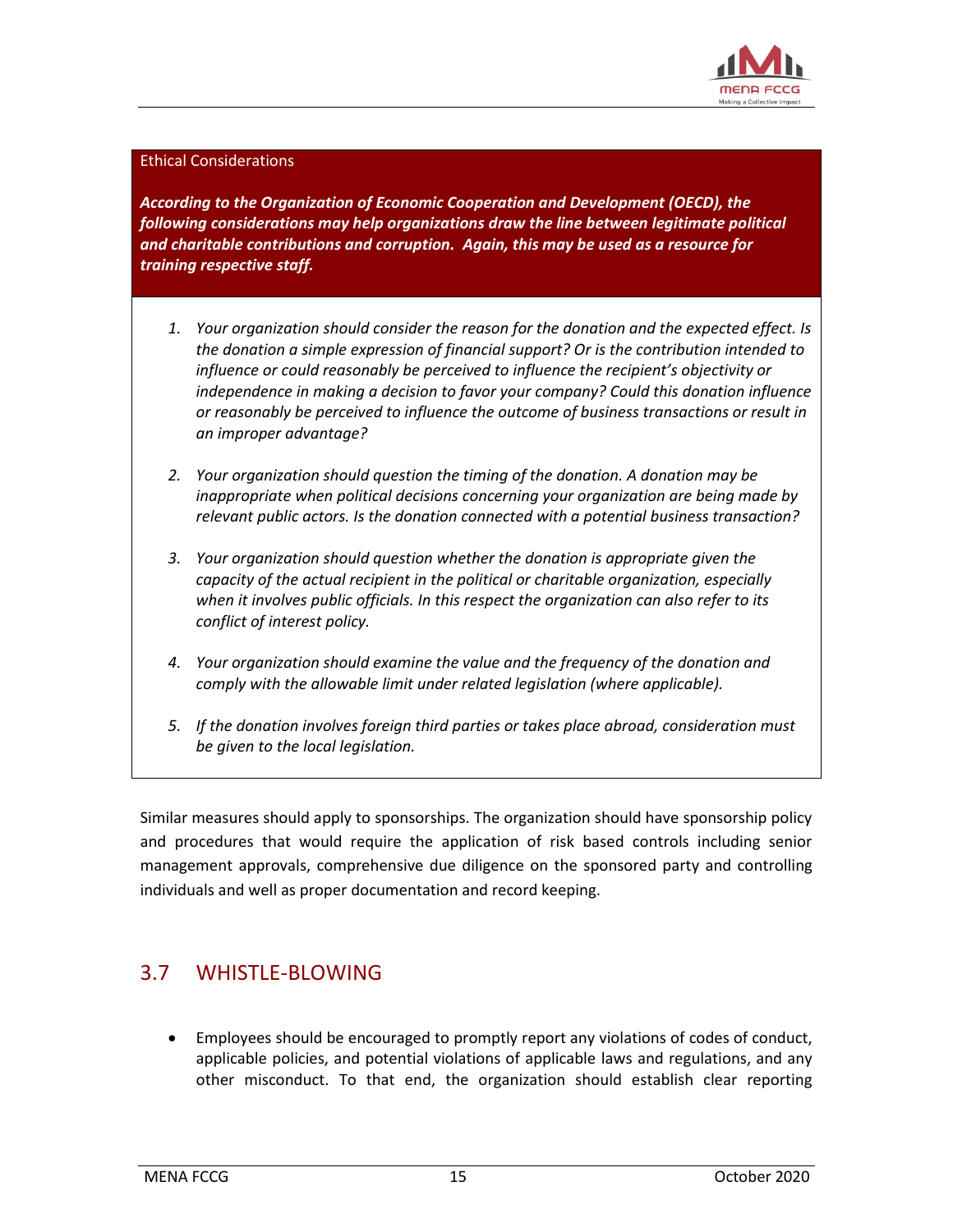

channels and protocols for reporting any questionable conduct and ensuring such protocols are appropriately communicated.

- An essential starting point for any effective whistleblowing framework is support "from the top" in the form of vocal and practical endorsement (through, for example, supporting statements and raising awareness) from the board, executive directors and senior management.
- The organization should have a clear whistleblowing policy which could be a stand-alone policy or embedded under a related higher level policy such as the entity's Code of Conduct. Any whistleblowing policy should be clear, simple and easily understood. Below are some tips about what a policy should include:
	- *An explanation of what whistleblowing is, particularly in relation to the organization*
	- *A clear explanation of the organization's procedures for handling whistleblowing, which can be communicated through training*
	- *A commitment to training employees at all levels of the organization in relation to whistleblowing law and the organization's policy*
	- *A commitment to treat all disclosures consistently and fairly*
	- *A commitment to take all reasonable steps to maintain the confidentiality of the whistleblower where it is requested (unless required by law or a court order to break that confidentiality)*
	- *An idea about what feedback a whistleblower might receive*
	- *An explanation that anonymous whistleblowers will not ordinarily be able to receive feedback and that any action taken to look into a disclosure could be limited – anonymous whistleblowers may seek feedback through a telephone appointment or by using an anonymized email address*
	- *A commitment to emphasize retaliation of a whistleblower is not acceptable. Any instances of retaliation will be taken seriously and managed appropriately. Retaliation means any act of discrimination, reprisal, harassment, or vengeance recommended, threatened, or taken against a whistleblower by other staff members because the whistleblower has made a disclosure of misconduct.*
	- *An idea of the timeframe for handling any disclosures raised*
	- *Clarification that the whistleblower does not need to provide actual evidence of the concerns raised as long as the issues are raised in good faith*
- The organization should also record the number of whistleblowing disclosures they receive and their nature, maintain records of the date and content of feedback provided to whistleblowers and conduct regular surveys to ascertain the satisfaction of whistleblowers.
- It is also critical to monitor any changes on the circumstances of whistleblowers. By way of example, the relocation or the reduction in the performance rating of whistleblowers must be investigated to rule out possible retaliation.

#### Whistle-Blowing – Critical Elements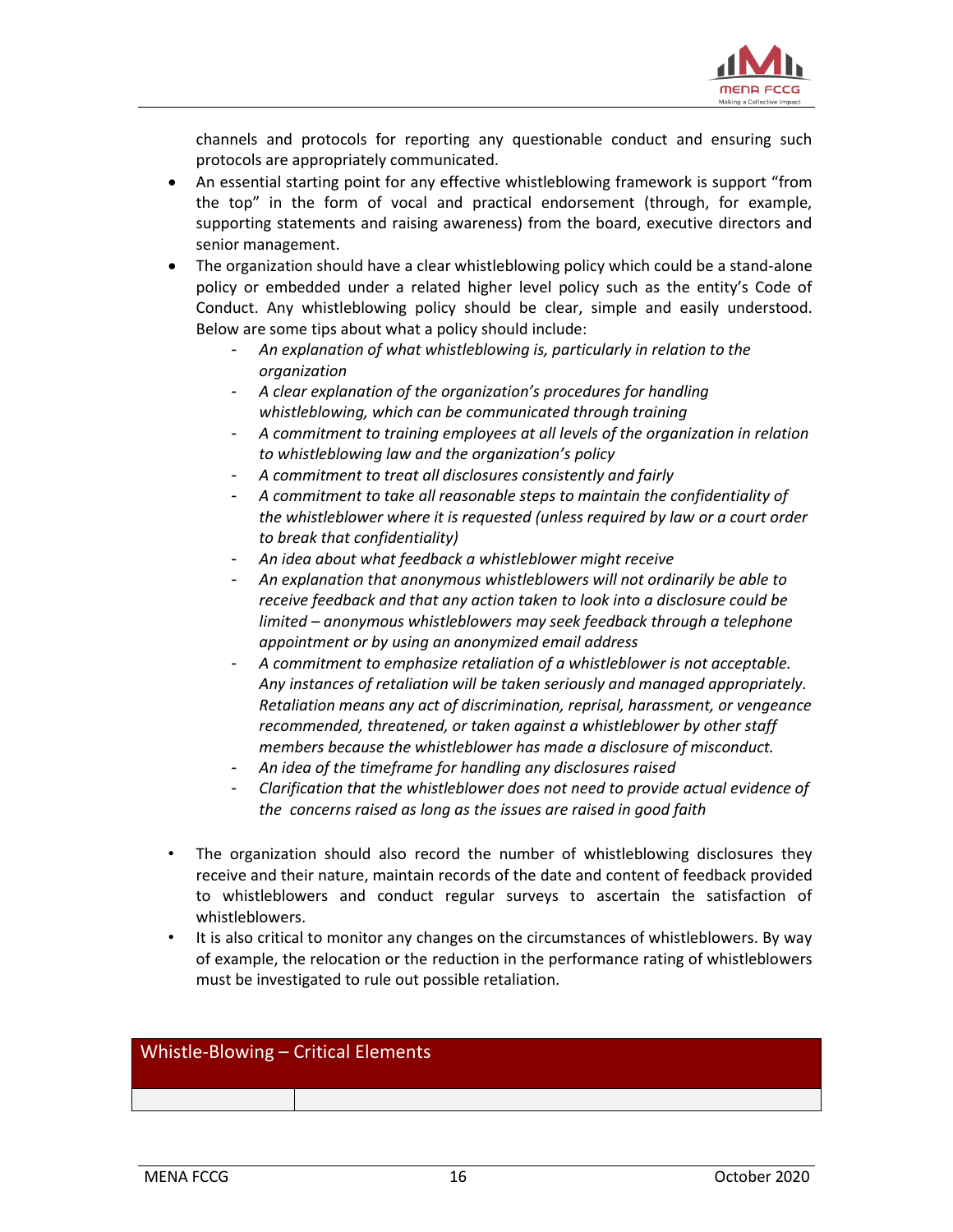

| <b>WHO SHOULD</b>                                                | An organization must clearly define the scope of who may use, and                                                                                                                                                                                                                                                                                                                                                                                                                                                                                                                                                                                                                                                                                                                                                                                                                                                                                                                                                                                                                                                                                                                                                            |
|------------------------------------------------------------------|------------------------------------------------------------------------------------------------------------------------------------------------------------------------------------------------------------------------------------------------------------------------------------------------------------------------------------------------------------------------------------------------------------------------------------------------------------------------------------------------------------------------------------------------------------------------------------------------------------------------------------------------------------------------------------------------------------------------------------------------------------------------------------------------------------------------------------------------------------------------------------------------------------------------------------------------------------------------------------------------------------------------------------------------------------------------------------------------------------------------------------------------------------------------------------------------------------------------------|
| <b>REPORT?</b>                                                   | receive protection from, a whistleblowing channel                                                                                                                                                                                                                                                                                                                                                                                                                                                                                                                                                                                                                                                                                                                                                                                                                                                                                                                                                                                                                                                                                                                                                                            |
|                                                                  | Expand the scope of reporting to include not only employees but                                                                                                                                                                                                                                                                                                                                                                                                                                                                                                                                                                                                                                                                                                                                                                                                                                                                                                                                                                                                                                                                                                                                                              |
|                                                                  | also former employees, customers, and third parties.                                                                                                                                                                                                                                                                                                                                                                                                                                                                                                                                                                                                                                                                                                                                                                                                                                                                                                                                                                                                                                                                                                                                                                         |
|                                                                  | To enable third party reporting, the organization may consider<br>$\bullet$                                                                                                                                                                                                                                                                                                                                                                                                                                                                                                                                                                                                                                                                                                                                                                                                                                                                                                                                                                                                                                                                                                                                                  |
|                                                                  | updating its website by posting a statement outlining its                                                                                                                                                                                                                                                                                                                                                                                                                                                                                                                                                                                                                                                                                                                                                                                                                                                                                                                                                                                                                                                                                                                                                                    |
|                                                                  | commitment to ethical behavior and encouraging the reporting                                                                                                                                                                                                                                                                                                                                                                                                                                                                                                                                                                                                                                                                                                                                                                                                                                                                                                                                                                                                                                                                                                                                                                 |
|                                                                  | of any misconduct observed in relation to the organization by                                                                                                                                                                                                                                                                                                                                                                                                                                                                                                                                                                                                                                                                                                                                                                                                                                                                                                                                                                                                                                                                                                                                                                |
|                                                                  | the third party                                                                                                                                                                                                                                                                                                                                                                                                                                                                                                                                                                                                                                                                                                                                                                                                                                                                                                                                                                                                                                                                                                                                                                                                              |
| <b>WHAT IS THE SCOPE</b><br>OF REPORTABLE<br><b>ACTIVITY?</b>    | Organizations should identify the types of issues which can be raised<br>under this specific channel, ideally with examples. Organizations<br>should take care to distinguish between whistleblowing complaints<br>(which affect customers, members of the public, or the organization)<br>and personal grievances (regarding personal poor treatment), which<br>can be subject to a separate complaints procedure.<br>Organizations are encouraged to go beyond violations to laws<br>and regulations and internal policies and procedures by<br>encouraging the reporting of any questionable conduct since<br>laws, regulations, and policies cannot cover all circumstances.<br>Organizations are encouraged to provide ongoing guidance<br>$\bullet$<br>(through training or awareness messages) or how to address<br>ethical dilemmas and identify questionable conduct.<br>Organizations should be careful not to deter reporters who make<br>$\bullet$<br>complaints in good faith, even if these turn out not to be true.                                                                                                                                                                                           |
| <b>WHAT ARE THE</b><br><b>BEST REPORTING</b><br><b>CHANNELS?</b> | The organization should specify how to report, whether it must be<br>raised verbally, in written form, or via a dedicated hotline or web<br>platform. Here, an organization should consider issues such as<br>accessibility, time zones and language (especially in the case of multi-<br>national enterprises).<br>Organizations may make Compliance the first port-of-call for<br>those raising a concern, or appoint a specialized person or<br>committee to be responsible for receiving and processing<br>reports. They may also outsource to a provider offering services,<br>such as whistleblowing helplines or hotlines and advice, or<br>employ a combination of in-house and outsourced elements.<br>Within financial institutions, whistleblowing channels are<br>typically managed by Compliance, Legal, HR, or Audit. For<br>smaller organization, the channels may also include the General<br>Manager.<br>It is always best to provide the whistleblower with multiple<br>$\bullet$<br>reporting channels. This will avoid any conflict of interest in the<br>event the violation concerns the department to whom reporting<br>is made<br>It is also beneficial to allow various mediums for reporting, e.g. |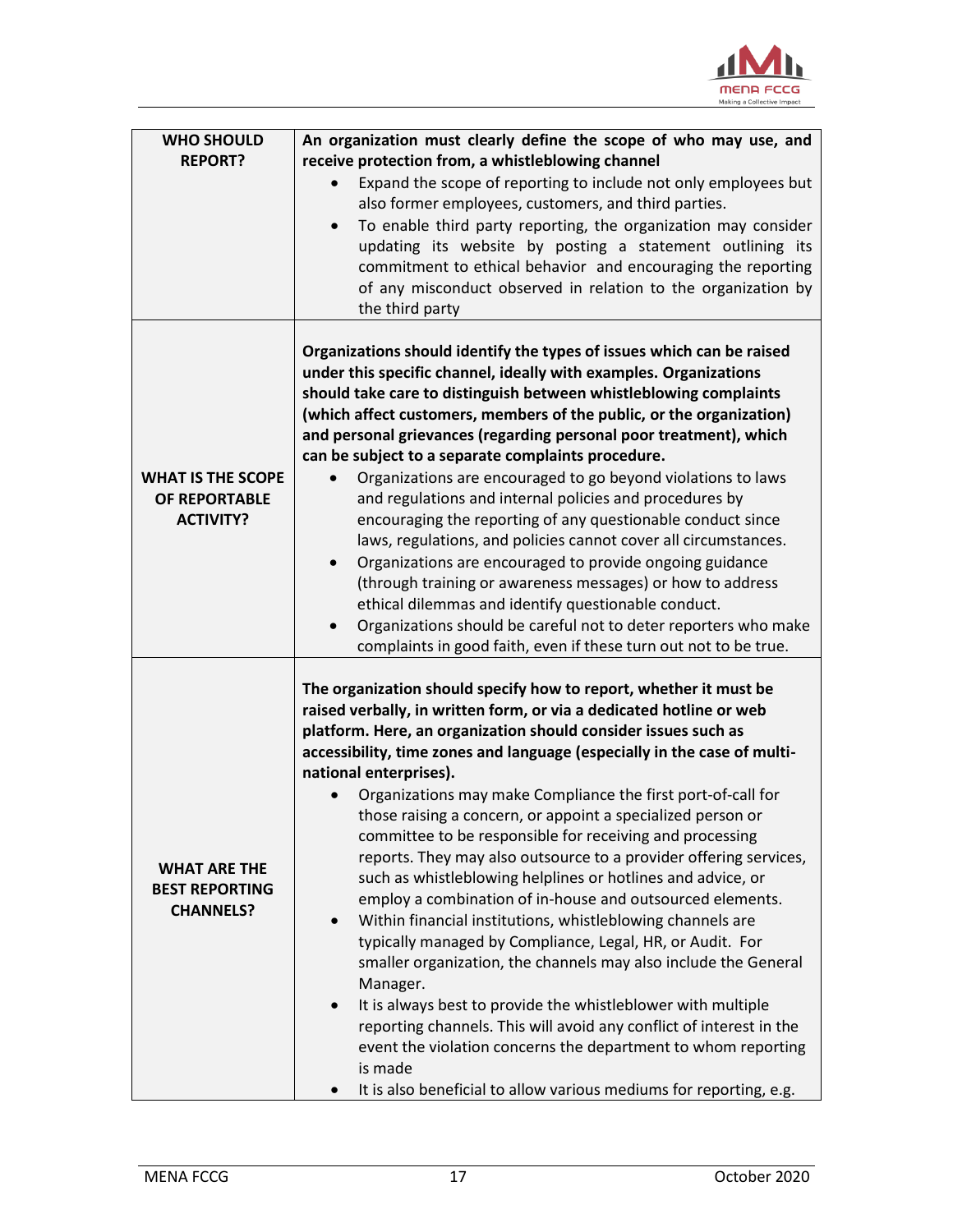

|                                                                            | phone call, emailetc.                                                                                                                                                                                                                                                                                                                                                                                                                                                                                                                                                                                                                                                                                                                                                                                                                                                                                                                                                                                                                                                                                                                                                               |
|----------------------------------------------------------------------------|-------------------------------------------------------------------------------------------------------------------------------------------------------------------------------------------------------------------------------------------------------------------------------------------------------------------------------------------------------------------------------------------------------------------------------------------------------------------------------------------------------------------------------------------------------------------------------------------------------------------------------------------------------------------------------------------------------------------------------------------------------------------------------------------------------------------------------------------------------------------------------------------------------------------------------------------------------------------------------------------------------------------------------------------------------------------------------------------------------------------------------------------------------------------------------------|
| <b>HOW ARE</b><br><b>REPORTED</b><br><b>INCIDENTS</b><br><b>ADDRESSED?</b> | The organization should maintain clear procedures to ensure<br>$\bullet$<br>disclosures are acted upon appropriately with issues resolved<br>and proper remedial action undertaken in timely basis.<br>Procedures should require that all reports are acknowledged,<br>$\bullet$<br>recorded and investigated without undue delay, provided that<br>the report is considered to be made in good faith (namely, a<br>sincere belief that the disclosure is true)<br>Where possible (bearing in mind, for example, the need to<br>$\bullet$<br>balance the interests of the party against whom the allegations<br>are raised), the whistleblower should be kept updated on the<br>progress of the investigation. They should be informed of the<br>timeline and outcome of the investigation.<br>It is vital to develop clear operating procedures on handling and<br>$\bullet$<br>investigating concerns raised. Suh procedures should articulate<br>the minimum standards including as it relates to fairness,<br>disclosures of potential conflict of interest, confidentiality of<br>investigation, reporting to the Board, and appropriate case<br>closure and record retention. |
| <b>HOW TO PROMOTE</b><br>THE WB CHANNEL?                                   | Providing ongoing training and awareness at all levels of an<br>organization is critical for developing a supportive and open culture.<br>Here are some ideas about how to promote the whistleblowing channel:<br>Hold a staff session or in larger organizations require managers<br>to hold smaller, consistent team meetings<br>Make the WB policy accessible on the intranet<br>Appoint a whistleblowers' champion to drive the commitment<br>to valuing whistleblowing and protecting whistleblowers within<br>the organization<br>Use promotional posters around the building<br>Include the policy within induction packs for new hires<br>Set the policy out in staff handbooks and contracts                                                                                                                                                                                                                                                                                                                                                                                                                                                                               |

### <span id="page-17-0"></span>3.8 THIRD PARTIES

- Relationships with third parties refer to relationships where the organization may have responsibility and/or may be subject to reputational risk in the event the third party engages in corrupt or otherwise illegal activity.
- In-scope activities include outsourced products and services, use of independent consultants, payment processing services, services provided by affiliates and subsidiaries, joint ventures, and entities franchising the organizations' attributes.
- The organization should avoid dealing with third parties known or reasonably suspected to be paying or receiving bribes. To that end, the organization should apply appropriate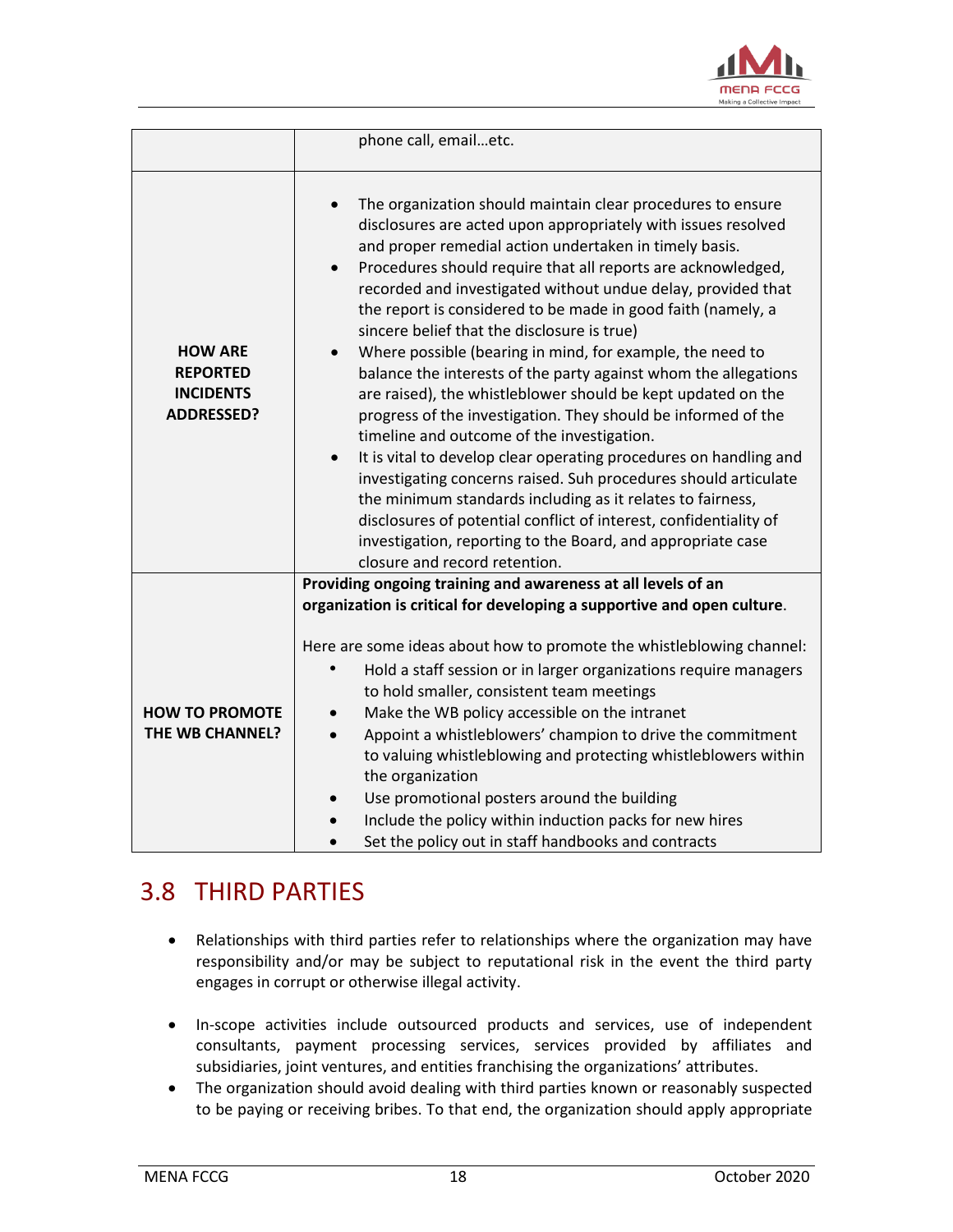

due diligence procedures to third parties including name screening, integrity, and corruption checks; no new third parties may be dealt with unless they have passed due diligence reviews. Further, the results of the due diligence process should be adequately recorded and documented.

 All agreements with third parties should require prior approval of senior management. The level of approval however should be commensurate with the level of risk presented and the level of significance of the engagement with the third party. To that end, the organization should deploy a clear approval matrix while mandating a special committee approval comprising key functions (e.g. Risk, Procurement, and Finance) for significant engagements with third parties.

### Dealing with Associated Persons / Contracted Parties/ Third Parties

*Due diligence conducted should be risk based taken into consideration the nature of the activity, the level of reliance, the country of registration/ operation of the third party, the level of supervision it is subject to, and the its ownership structure including the presence of any public official. EDD should be applied for higher risk arrangements.* 

| <b>INITIAL DUE</b><br><b>DILIGENCE</b>            | Identify the associated person, business sector, reputation and<br>$\bullet$<br>validate their credentials and background.<br>Search commercially-available intelligence databases and the<br>$\bullet$<br>internet for adverse information on the third party.<br>Confirm the nature of the service to be performed and verify that<br>$\bullet$<br>such service is necessary and that any proposed payments or<br>benefits are commensurate with those services.<br>Identify potential or actual conflicts of interest and reputational<br>$\bullet$<br>risks.<br>Identify networks and relationships with entities presenting<br>$\bullet$<br>enhanced risk (e.g. public officials "Politically Exposed Persons").<br>Identify the location of the associated person and whether cross-<br>$\bullet$<br>border activities are anticipated and in line with expectations.<br>Define whether the associated person will have contact with public<br>$\bullet$<br>officials throughout the course of providing services.<br>Ensure the amount of proposed consideration or payment to the<br>$\bullet$<br>associated person is proportionate to the tasks required and in line<br>with market rates. |
|---------------------------------------------------|------------------------------------------------------------------------------------------------------------------------------------------------------------------------------------------------------------------------------------------------------------------------------------------------------------------------------------------------------------------------------------------------------------------------------------------------------------------------------------------------------------------------------------------------------------------------------------------------------------------------------------------------------------------------------------------------------------------------------------------------------------------------------------------------------------------------------------------------------------------------------------------------------------------------------------------------------------------------------------------------------------------------------------------------------------------------------------------------------------------------------------------------------------------------------------------------------|
| <b>ENHANCED</b><br><b>DUE</b><br><b>DILIGENCE</b> | Conduct additional background and screening searches.<br>$\bullet$<br>Provide reasonable assurance about the associated person's<br>$\bullet$<br>conduct in the past.<br>Validate direct requests for information (reference checks) and<br>$\bullet$<br>verify the information through official sources.<br>Determine the financial standing and credibility of the associated<br>$\bullet$<br>person and, to the extent possible, whether any public official has                                                                                                                                                                                                                                                                                                                                                                                                                                                                                                                                                                                                                                                                                                                                  |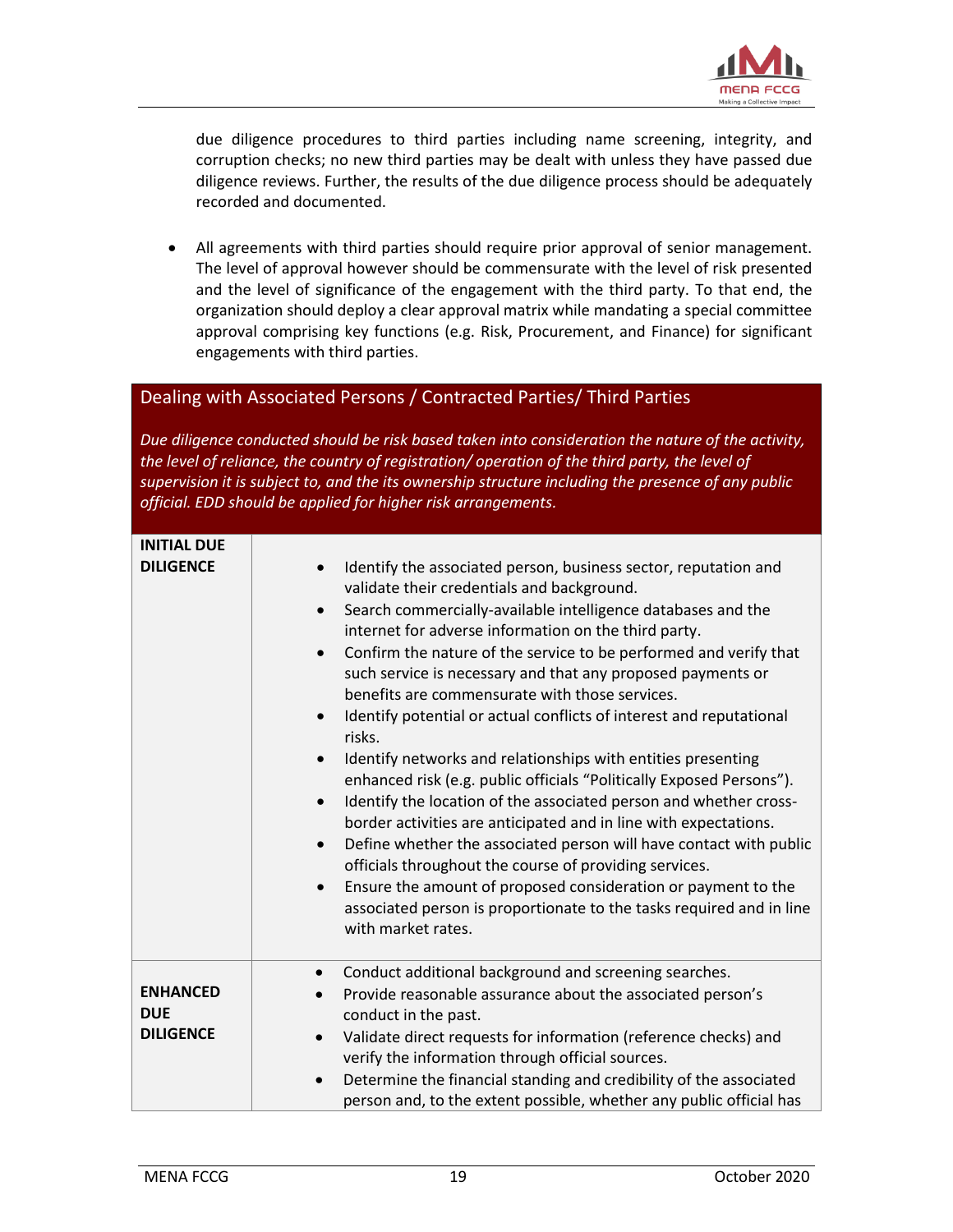

|  | a beneficial interest or relationship with the associated person.    |
|--|----------------------------------------------------------------------|
|  | • Ensure the associated party has a clear and proven track record in |
|  | their area of service provision.                                     |
|  | Identify any adverse media relating to the associated party.         |

- Existing third parties should also be subjected to reasonable and proportionate monitoring including appropriate due diligence on the reputation and the capacity of the third party whereas negative events may occur after the contracting phase.
- Third Party's remuneration shall not be paid in cash and shall only be paid in (i) the country of incorporation of the third party, (ii) the country where its headquarters are located, (iii) its country of residence, or (iv) the country where the mission is executed.
- The organization should maintain adequate control over the relationship with third parties and in particular maintains a record of the names, terms of engagement and payments to third parties retained by the organization. This record should be made available for inspection and review by the organization's internal audit function.
- Agreements with business partners should impose commitments to fully comply with laws and regulations with a particular emphasis on anti bribery and corruption. Further, the agreements should provide the organization the right to immediately exist any contractual arrangement in case of violations of laws and regulations including as it relates to anti-corruption and bribery.

### <span id="page-19-0"></span>3.9 RISK ASSESSMENT

In order to support the effectiveness of the ABC control framework, the identification and assessment of bribery and corruption risks is very essential. The anti-corruption risk assessment process is a business process and not an investigation. The risk assessment is not designed to uncover all corrupt activity that may be occurring but to assess the control environment to mitigate corruption risk. The process is more akin to an audit than an investigation.

The risk assessment entails four basic elements.

- A review of the organization's business to identify and understand its most significant corruption risks.
- A review of the current state of the organization's current anti-corruption program.
- A "gap analysis" of the current program versus the anti-corruption risks identified.
- Recommendations for improvement to the program based on common and leading practices but also what is most practicable for the particular organization in terms of achieving compliance.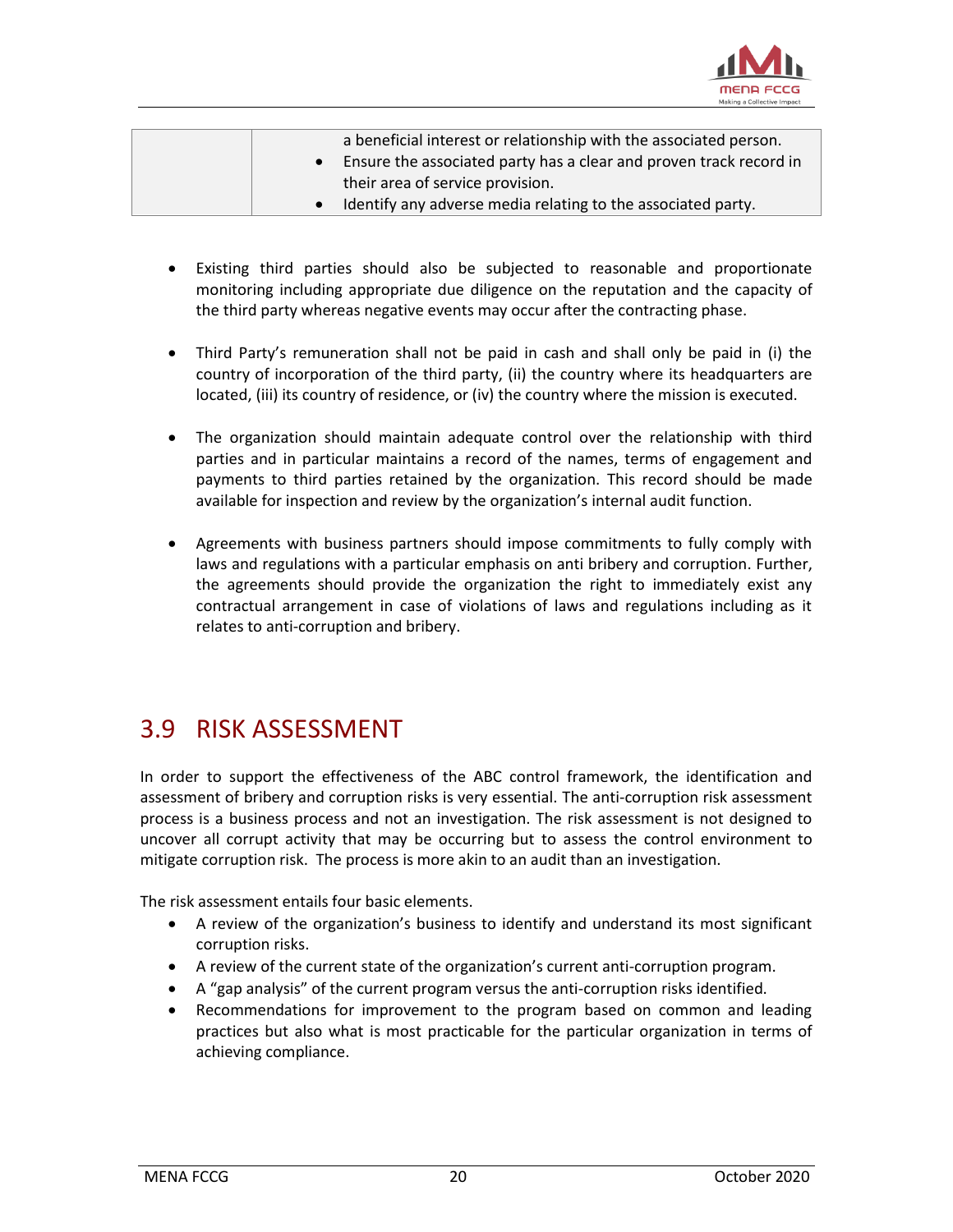

| <b>Conducting the Risk Assessment</b>   |                                                                                                                                                                                                                                                                                                                                                                                                                                                                                                                                                                                                                                                                                                       |
|-----------------------------------------|-------------------------------------------------------------------------------------------------------------------------------------------------------------------------------------------------------------------------------------------------------------------------------------------------------------------------------------------------------------------------------------------------------------------------------------------------------------------------------------------------------------------------------------------------------------------------------------------------------------------------------------------------------------------------------------------------------|
| <b>WHAT ARE THE KEY</b><br>STEPS?       | The principal activities in the risk assessment are:<br>Conducting interviews of selected officers and employees.<br>Obtaining and reviewing documents, financial and other<br>$\bullet$<br>evidentiary matter.<br>Reviewing or testing transactions to further understand or clarify<br>$\bullet$<br>issues.<br>Reporting the results to senior management and the Board,<br>usually by a written findings and recommendations report.                                                                                                                                                                                                                                                               |
| <b>WHAT IS THE</b><br><b>SCOPE?</b>     | The risk assessment exercise should cover the various inputs under each<br>business, including but not limited to:<br>Third Parties including Suppliers, advisers, consultants;<br>$\bullet$<br>Politically Exposed Persons (PEPs);<br>Offshore Companies;<br>$\bullet$<br>Government Interactions;<br>Mergers & Acquisitions;<br>Charitable Donations and Fundraising;<br>$\bullet$<br>Gifts & Business Entertainment;<br>Employee Risk;<br>Procurement Risk;<br>$\bullet$<br>Services/Products Risk;<br>$\bullet$<br><b>Customer Risk;</b><br>Organization Risk;<br>Country Risk;<br>Client/Project Type or Business activity;<br>Sector Risk;<br>Internal hiring, staff remuneration and training. |
| <b>HOW DO WE KEEP</b><br>IT UP TO DATE? | Risk assessments should be reviewed and updated regularly as internal<br>and external bribery and corruption risks evolve.<br>Changes to risk assessments can be triggered by the approval of new<br>products or businesses or new legal or regulatory developments.<br>Periodic reviews can be undertaken on a semi-annual basis to assess the<br>effectiveness and efficiency of the existing risk assessment process.                                                                                                                                                                                                                                                                              |

When conducting the risk assessment, the organization should apply a comprehensive approach that takes into consideration both; potential bribery schemes across all its functions as well as external factors that impact the level of risks presented. Examples below:

#### **Bribery Schemes**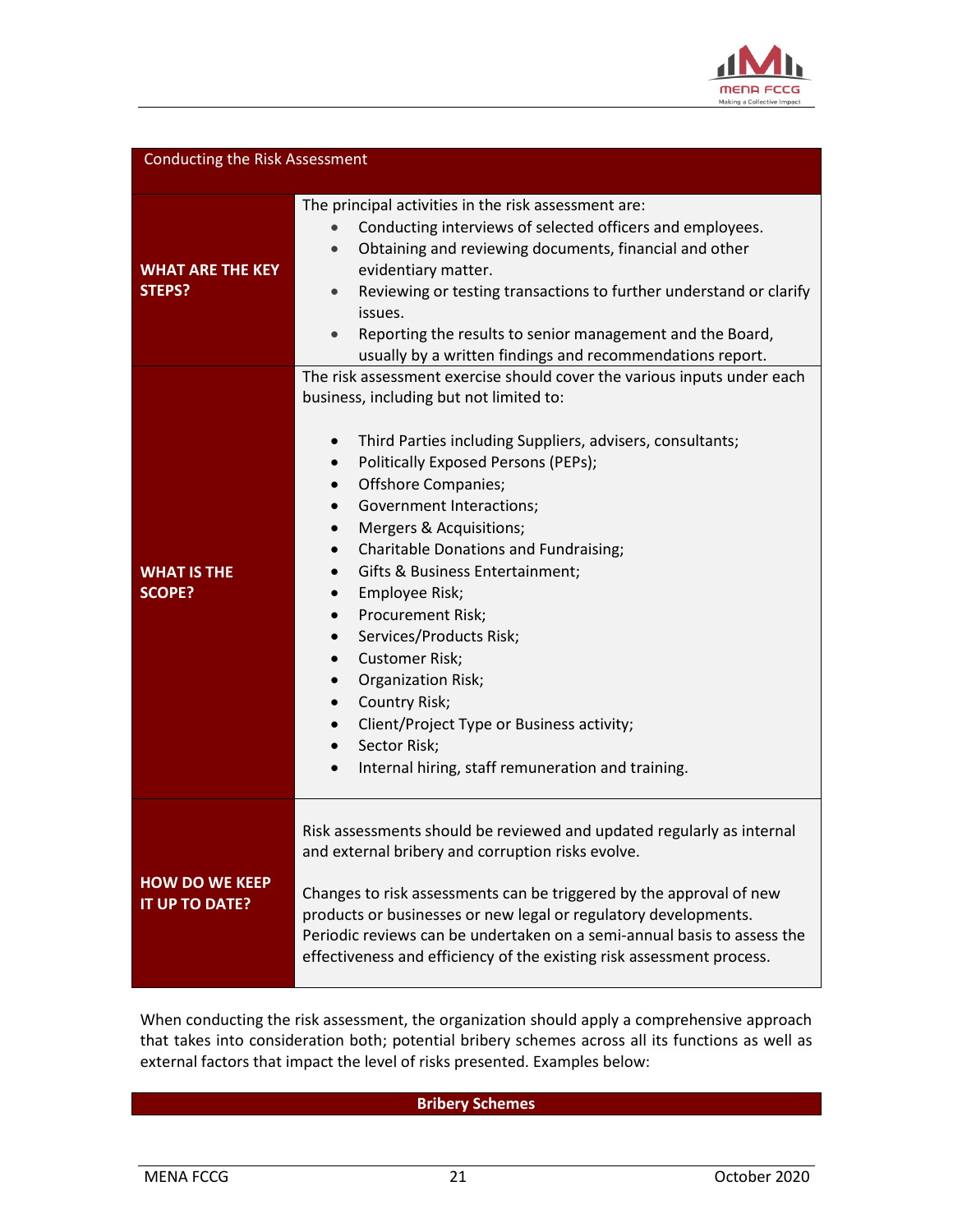

| <b>Treasury</b>                               | Bribes made to gain insider information on a security or bond<br>$\bullet$                                                                                                                                                                               |
|-----------------------------------------------|----------------------------------------------------------------------------------------------------------------------------------------------------------------------------------------------------------------------------------------------------------|
| Procurement<br>and<br>contracting             | Contracts awarded to a supplier who then pays a kickback<br>$\bullet$                                                                                                                                                                                    |
| <b>Human resources</b>                        | Bribes paid to human resources employees to influence<br>$\bullet$<br>recruitment, appointments, and promotions                                                                                                                                          |
|                                               | Human resources is complicit with sales and marketing to<br>$\bullet$<br>favor employment of customers' relatives                                                                                                                                        |
| <b>Mergers</b><br>and<br>acquisitions         | Bribery to obtain insider information, provide favorable terms                                                                                                                                                                                           |
|                                               | <b>External Factors</b>                                                                                                                                                                                                                                  |
| <b>Country Risk</b>                           | Is there a process for risk rating countries in terms of level of<br>corruption presented? E.g. taking into consideration<br>Transparency International Annual Corruption Perception<br>Index (CPI) Results <sup>1</sup> ?                               |
| <b>Public Officials</b>                       | Is there appropriate screening of customers and third parties<br>$\bullet$<br>against Politically Exposed Persons (PEPs) <sup>2</sup> lists? Does the<br>organization apply enhanced due diligence to customers and<br>third parties classified as PEPs? |
| <b>Best Practice</b>                          | Is there a process for benchmarking the organization's<br>$\bullet$<br>practices against evolving best practice?                                                                                                                                         |
| <b>Evolving</b><br>regulatory<br>requirements | Is there a process to track evolving regulatory requirements in<br>$\bullet$<br>countries of operation as well as other countries that may<br>issue extraterritorial legislation?                                                                        |

*Reference: MENA FCCG ABC Assessment Questionnaire. Click Link to view: [www.menafccg.com.](http://www.menafccg.com/)* The questionnaire, developed by MENA FCCG's Technical Working Committee, is designed to provide a comprehensive tool for the assessment of key functions in your respective organization with respect to ABC controls. This assessment will enable the identification of key gaps for the purpose of remedy and enhancement of the overall ABC Program including proper documentation.

 $\overline{\phantom{a}}$ 

<sup>&</sup>lt;sup>1</sup> The CPI scores and ranks countries/territories based on how corrupt a country's public sector is perceived to be by experts and business executives. It is a composite index, a combination of 13 surveys and assessments of corruption, collected by a variety of reputable institutions. The CPI is the most widely used indicator of corruption worldwide.

 $2$  PEPs are individuals who are or have been entrusted with prominent public functions for example Heads of State or of government, senior politicians, senior government, judicial or military officials as well as their family members and close associates.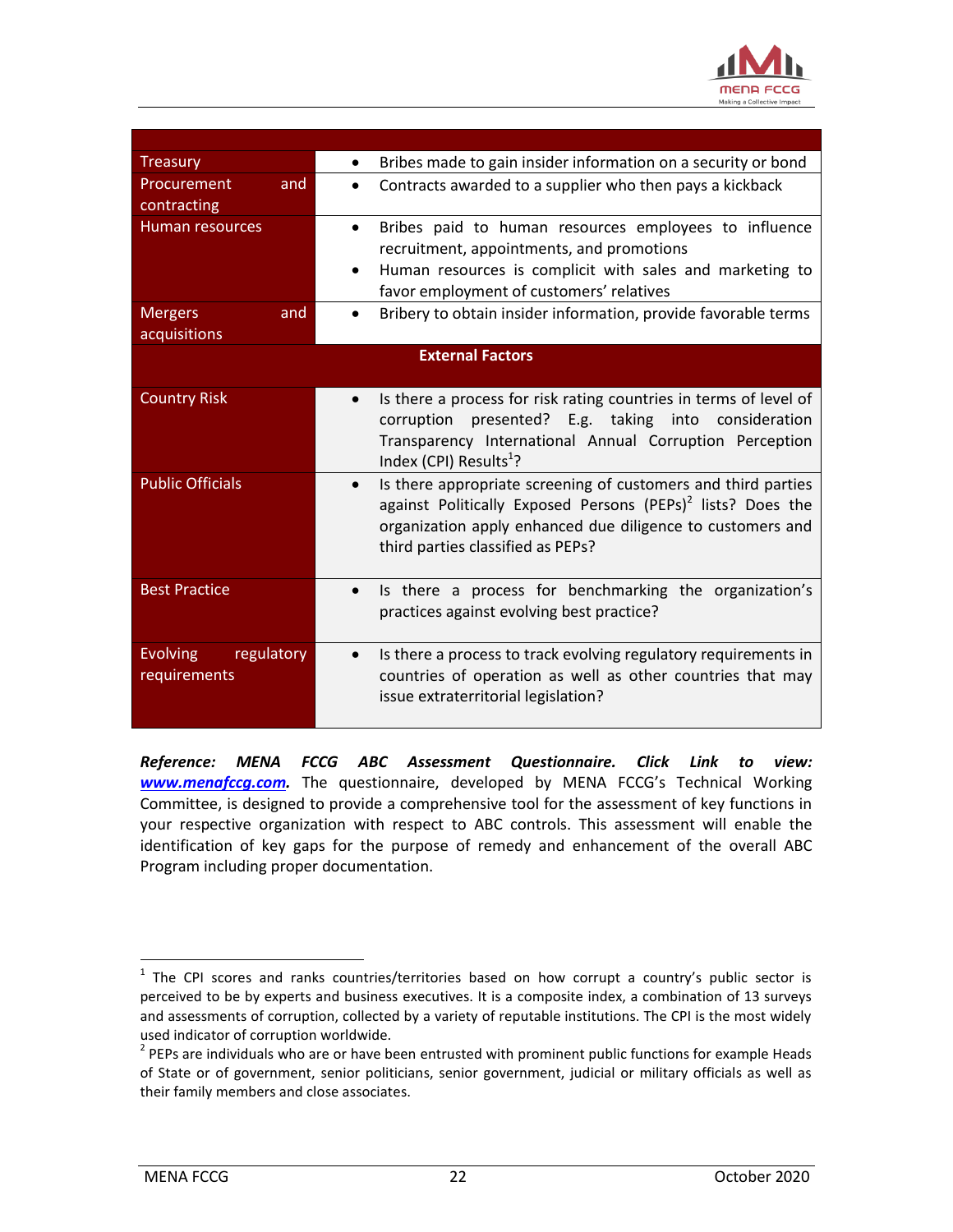

For international organizations, the scope of the questionnaire may cover subsidiaries, affiliates, etc. in case they have similar practices. Otherwise, the organization will need to complete the questionnaire for each entity separately.

### <span id="page-22-0"></span>3.10 INTERNAL FINANCIAL CONTROLS

Internal controls are generally designed to provide reasonable assurance that operations are effective, financial reporting is reliable, and the entity is compliant with laws and regulations. Examples of internal controls include segregation of duties, authorization of transaction, records retention, supervision of operations, physical safeguards, and information technology security. As it relates specifically ABC, the organization needs to ensure the following at the minimum:

- The organization's policy should utterly prohibit the maintenance of undisclosed or unrecorded funds or assets for any purpose and records that disguise or misrepresent any aspect of a transaction.
- Each transaction and disposition of assets the organization must have proper authorization, must be timely recorded, must be accurately recorded in terms of amount, accounting period and accounting classification and must accurately reflect the substance and purpose of the transaction.
- The organization should ensure no transaction shall be entered into that requires or contemplates the making of false or fictitious entries or records in whole or in part. No accounting balances shall be created or maintained that have no documentary support or that have no reasonable basis in fact.
- Accounting and recordkeeping practices should be subject to regular audits to verify compliance.

### <span id="page-22-1"></span>3.11 ONGOING MONITORING & REPORTING MEANINGFUL MI

- Ongoing monitoring is essential to ensure the ABC Program continues to operate as intended and effectively mitigates any evolving risks. To that end, the organization needs to ensure clear accountability is assigned for ongoing monitoring of various aspects of the ABC Program.
- The activities for monitoring and review are to be integrated within the existing role and responsibilities of the ABC Champion, Control Committee, or the responsible person. In essence, the ABC Champion, the Control Committee, or the responsible person is responsible for the following:
	- Ensure that the processes mitigating bribery and corruption are followed by all Business units.
	- Gather and analyze feedback from business units regarding the implementation of policies and procedures, breaches or gaps encountered.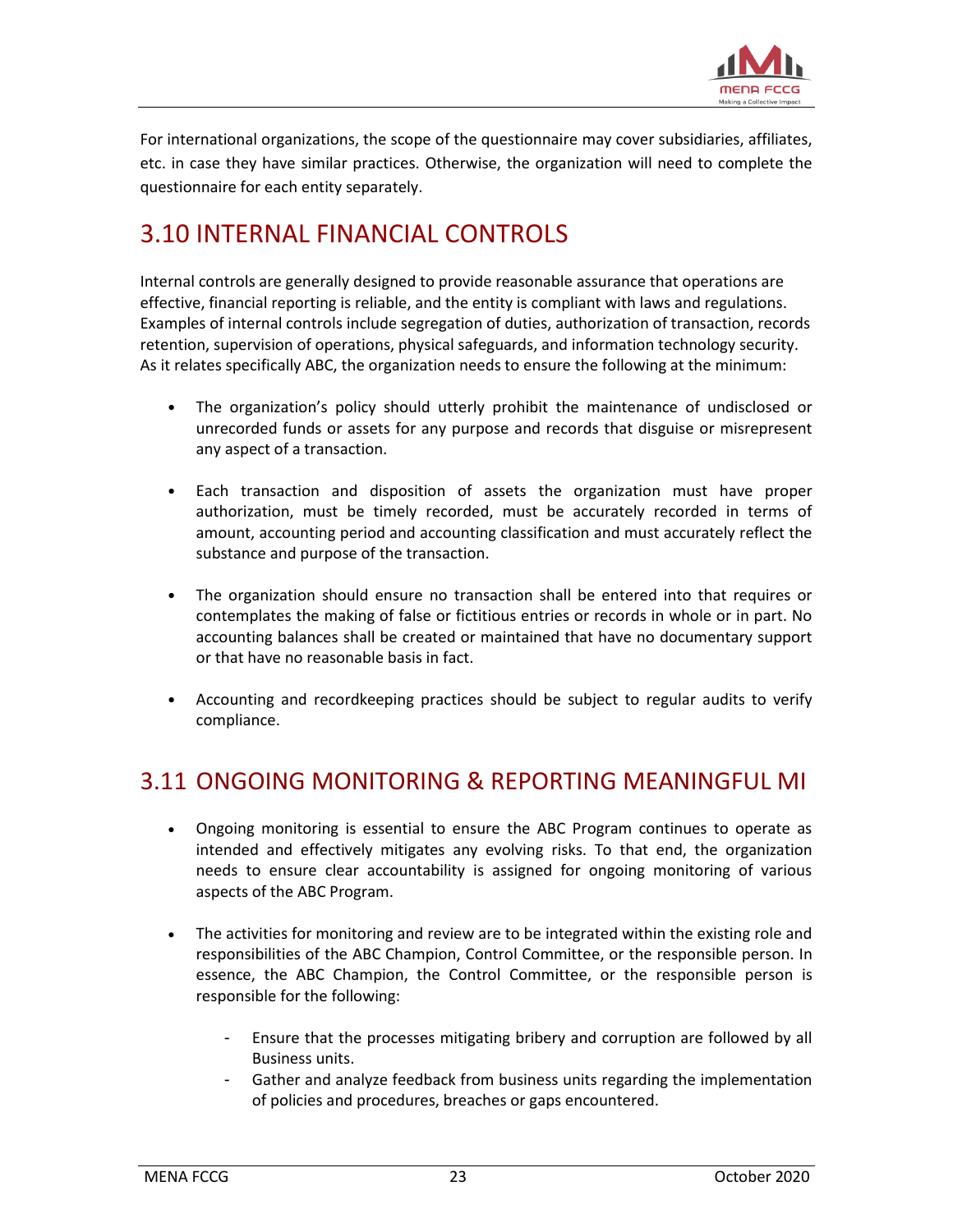

- Review and report Management Information (MI) periodically and trend information to Senior Management and the Board.
- Appropriate reporting through meaningful MI is required to support Senior Management in mitigating bribery and corruption risk. Sufficient MI should enable Senior Management and the Board of Directors to fulfill their functions by including an overview of the bribery and corruption risks faced by the organization, existence and effectiveness of systems and controls to mitigate those risks and legal and regulatory developments.
- MI essential for appropriate oversight of the ABC Program may include but not limited to:
	- Volume of internal staff bribery and corruption investigation
	- Hiring practices
	- Rate of ABC trainings completion
	- Number of new associated persons accepted and number declined, number of red flags raised
	- Number and value of gift and hospitalities received and provided
	- Percentage of employee salary received as bonus payment
	- Number of reported breaches, and
	- Analysis of the whistle-blowing trend.

### <span id="page-23-0"></span>3.12 AUDITS AND REVIEWS

- The ABC Policy and other key documentation should be subject to review by the Champion/ Committee on an annual basis. These should also be reviewed on an ad hoc basis when any material business change may be identified. The impact of such changes should be determined on case-by-case basis through consultation between the Champion/ Committee and the business lines, with any remedial action being taken forwards as necessary.
- The ABC Program should also be subjected to ongoing review and validation by the internal audit function. The following table outlines recommended scope of review:

|                                     | <b>ABC Program Audits and Reviews</b>                                                                                                                                                                                                                                                                                                                                                                                                                                                                  |
|-------------------------------------|--------------------------------------------------------------------------------------------------------------------------------------------------------------------------------------------------------------------------------------------------------------------------------------------------------------------------------------------------------------------------------------------------------------------------------------------------------------------------------------------------------|
| <b>CASH</b><br><b>DISBURSEMENTS</b> | Test cash disbursements to selected vendors.<br>$\checkmark$<br>Obtain a summary disbursements schedule by vendor with total<br>$\checkmark$<br>dollar amounts spent by vendor for the year under review.<br>$\checkmark$ Review the vendor names and dollar volume by vendor, and select a<br>sample of vendors from the vendor disbursement summary. The<br>selection of vendors should be made on a judgmental basis to bring<br>into account the volume of business, type of vendor, and potential |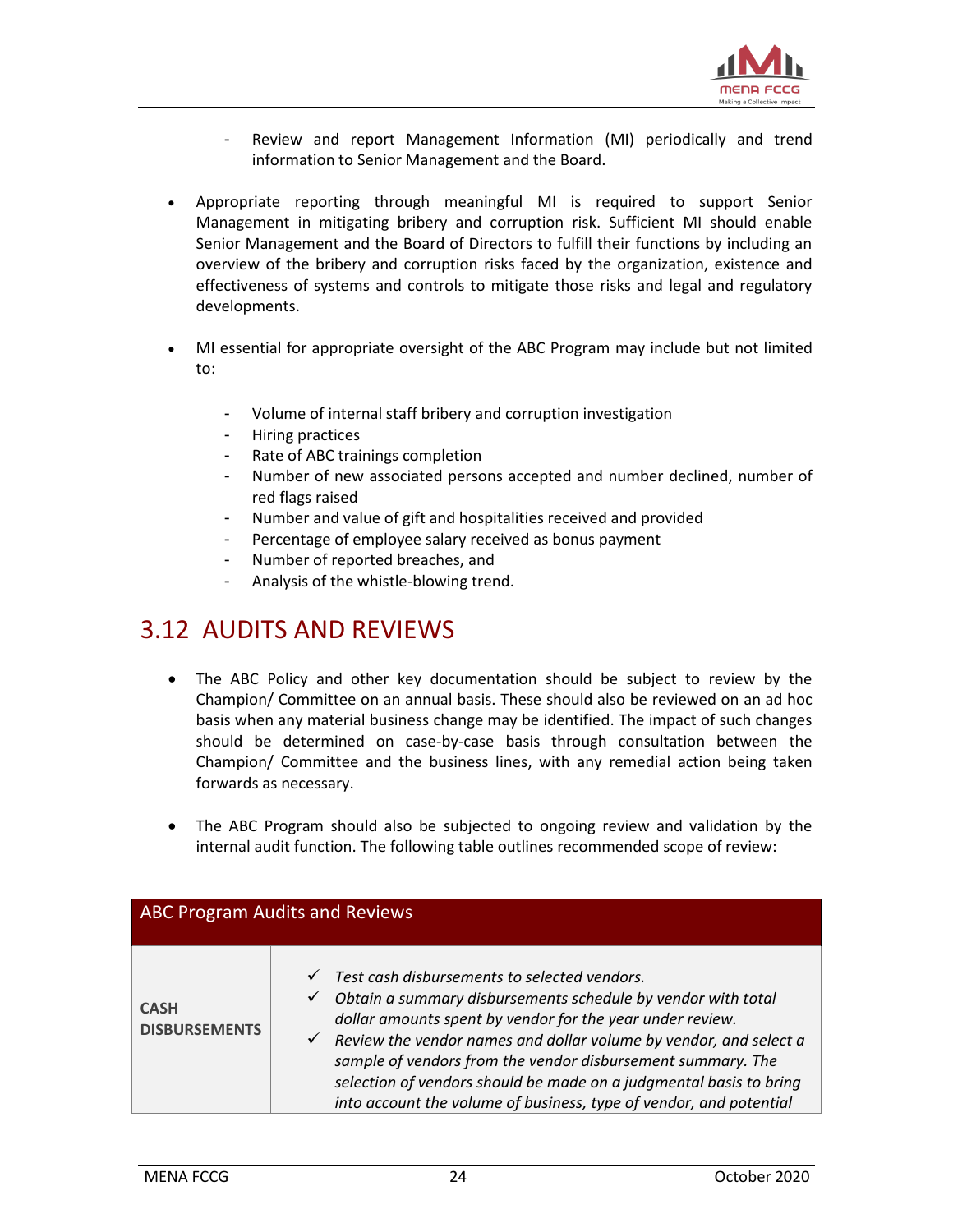

|                                                                                   | bribery and corruption risks associated with the vendor and other<br>factors, and obtain disbursement detail for selected vendors.                                                                                                                                                                                                                                                                                                                                                                                                                                                                                                                                                                                             |
|-----------------------------------------------------------------------------------|--------------------------------------------------------------------------------------------------------------------------------------------------------------------------------------------------------------------------------------------------------------------------------------------------------------------------------------------------------------------------------------------------------------------------------------------------------------------------------------------------------------------------------------------------------------------------------------------------------------------------------------------------------------------------------------------------------------------------------|
| <b>INTERVIEWS</b>                                                                 | $\checkmark$ Conduct interviews with individuals in key roles related to anti-<br>corruption compliance. The target group for these interviews at<br>each location or business unit should include compliance, business<br>development, legal, ethics, finance/accounting, sales<br>agents/representatives, treasury, and marketing<br>$\checkmark$ Primary purpose of the interviews is to assess employee knowledge<br>of and understanding of the ABC program and requirement to<br>comply with company policy.                                                                                                                                                                                                             |
| <b>PAYMENTS TO</b><br><b>THIRD-PARTY</b><br><b>SALES</b><br><b>INTERMEDIARIES</b> | $\checkmark$ Review a summary of payments for the period under review and use<br>their judgment to select several vendors to perform further testing.<br>Documents requested should include the documents supporting due<br>✓<br>diligence of the intermediaries, contracts, and transaction<br>information and supporting documentation relevant to each vendor.<br>$\checkmark$ Payments and reimbursements to third parties can be requested on<br>a sample basis, depending on the level and number of payments.                                                                                                                                                                                                           |
| <b>FURTHER</b><br><b>TESTING</b>                                                  | Additional areas of testing during the review could include the following<br>areas, depending on the risk profile:<br>$\checkmark$ Petty cash accounts (including cash advances from petty cash).<br>$\checkmark$ Employee travel and entertainment expenditures (T&E).<br>$\checkmark$<br>Gifts, meals, and entertainment activities<br>Offset activities (accounts receivable).<br>$\checkmark$<br>$\checkmark$<br>Government oversight (licenses and permits, fines, and<br>settlements).<br>$\checkmark$ Charitable or political donations or contributions.<br>Payroll records.                                                                                                                                           |
| <b>TRANSACTION</b><br><b>TESTING</b>                                              | $\checkmark$ Obtain and analyze supporting documentation for selected<br>transactions for relevant areas of testing. This review should test for<br>adequate documentation as to the nature and purpose of the<br>transactions, payment approvals, agreement with the underlying<br>contracts, and proper recording of the transaction in books and<br>records.<br>Supporting documentation for payments could include the invoice,<br>$\checkmark$<br>evidence of payment, and other supporting documentation.<br>$\checkmark$ For payments to third-party sales intermediaries, the audit team<br>should also test compliance with the contracts with these vendors<br>and if due diligence was performed on a sample basis. |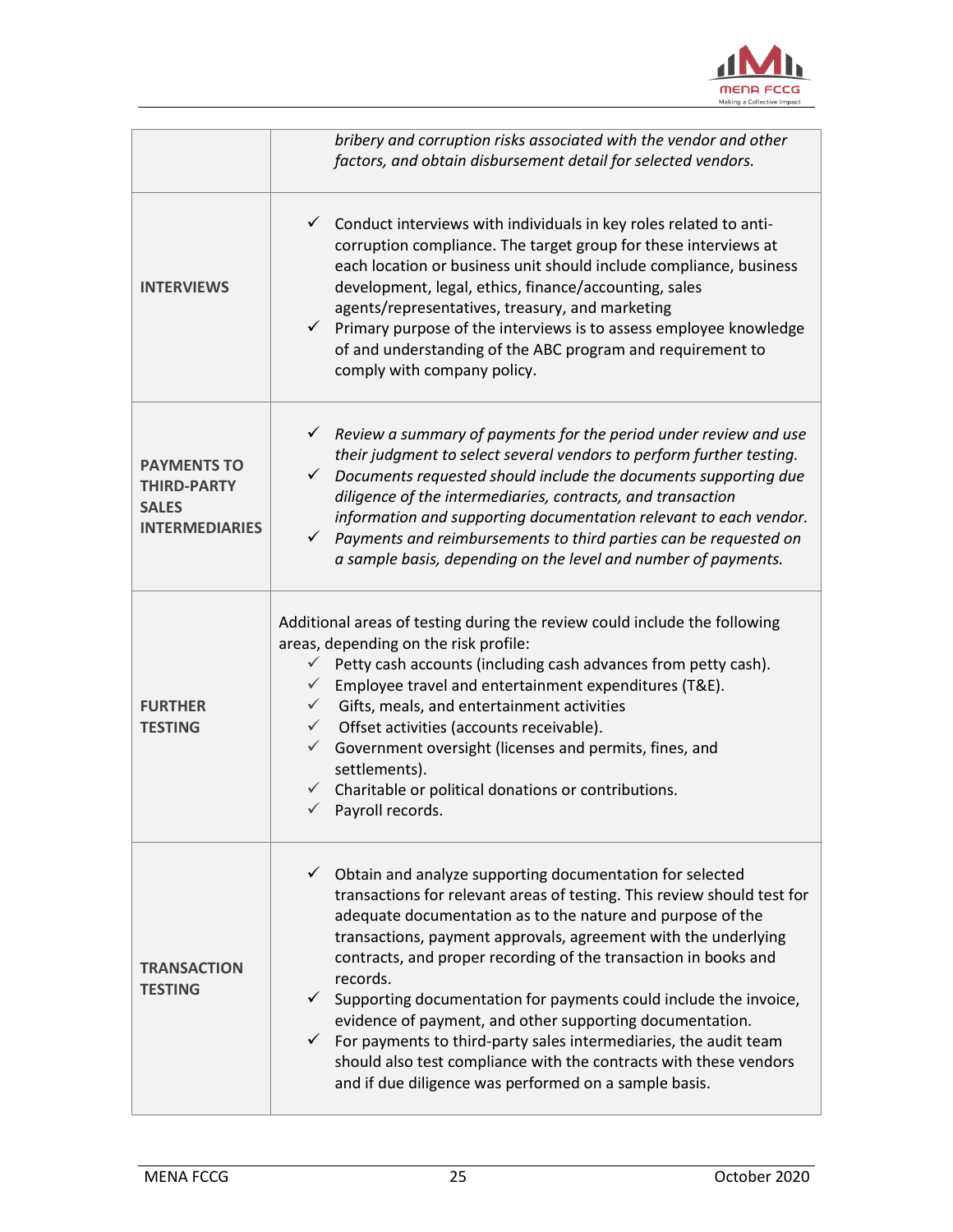

## <span id="page-25-0"></span>4.0 ANNEX

<span id="page-25-1"></span>4.1 MENA FCCG ABC Assessment Questionnaire

Click Link to view: [www.menafccg.com](http://www.menafccg.com/)

- <span id="page-25-2"></span>4.2 References and Useful Links
	- UN Convention against Corruption [unodc.org/documents/brussels/UN\\_Convention\\_Against\\_Corruption.pdf](https://www.unodc.org/documents/brussels/UN_Convention_Against_Corruption.pdf) Ratification Status: <https://www.unodc.org/unodc/en/corruption/ratification-status.html>
	- UK Bribery Act Guidance about procedures which relevant commercial organizations can put into place to prevent persons associated with them from bribing http://www.justice.gov.uk/downloads/legislation/bribery-act-2010-guidance.pdf
	- US FCPA Resource Guide issued by the Department of Justice https://www.justice.gov/criminal-fraud/fcpa-resource-guide
	- Transparency International Global Anti-Corruption Guidance https://www.antibriberyguidance.org/
	- Transparency International 2019 Corruption Perception Index <https://www.transparency.org/en/cpi/2019>